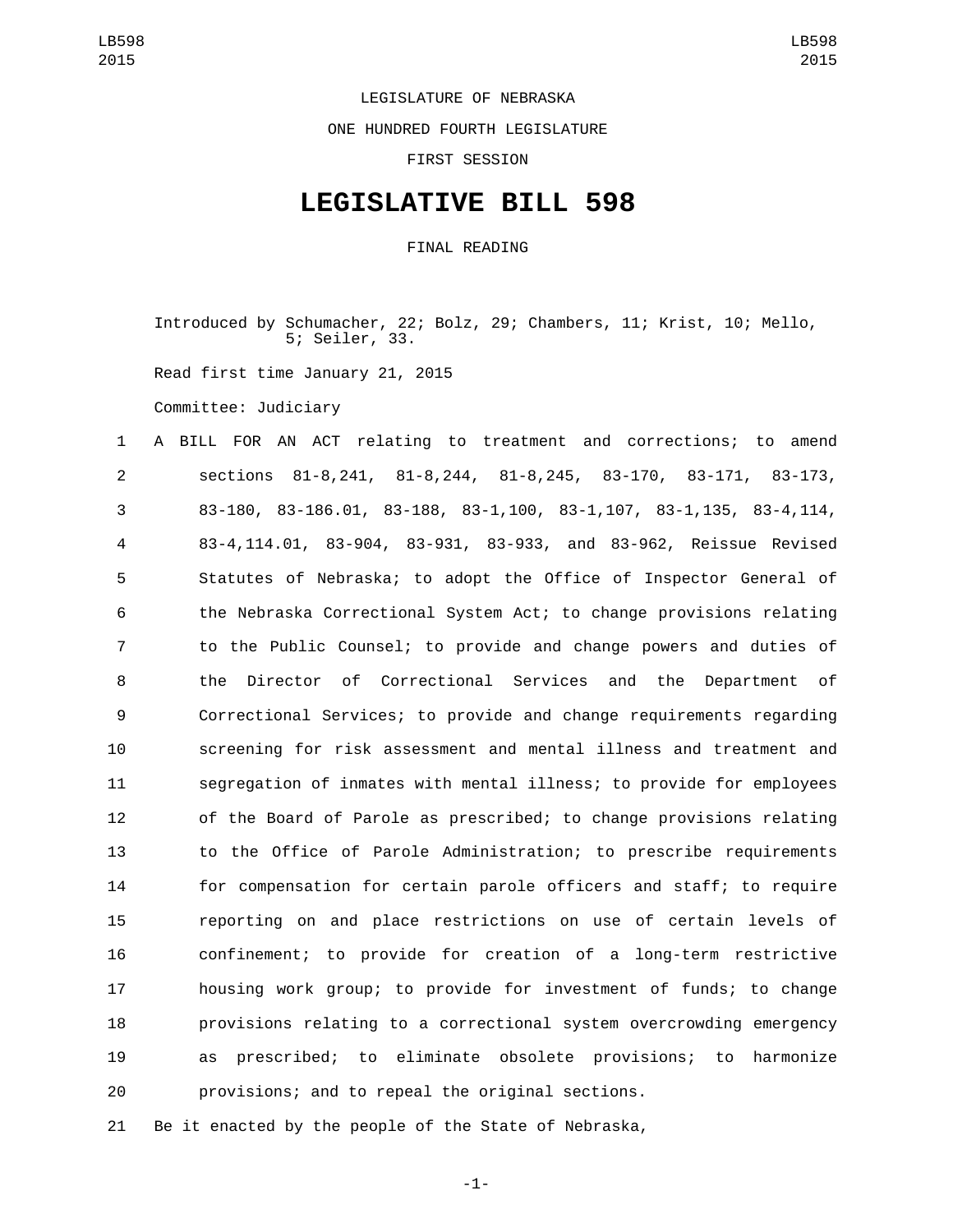| 1              | Section 1. Sections 1 to 18 of this act shall be known and may be         |
|----------------|---------------------------------------------------------------------------|
| $\overline{c}$ | cited as the Office of Inspector General of the Nebraska Correctional     |
| 3              | System Act.                                                               |
| 4              | Sec. 2. (1) It is the intent of the Legislature to:                       |
| 5              | (a) Establish a full-time program of investigation and performance        |
| 6              | review to provide increased accountability and oversight of the Nebraska  |
| $\overline{7}$ | correctional system;                                                      |
| 8              | (b) Assist in improving operations of the department and the              |
| 9              | Nebraska correctional system;                                             |
| 10             | (c) Provide an independent form of inquiry for concerns regarding         |
| 11             | the actions of individuals and agencies responsible for the supervision   |
| 12             | and release of persons in the Nebraska correctional system. A lack of     |
| 13             | responsibility and accountability between individuals and<br>private      |
| 14             | agencies in the current system make it difficult to monitor and oversee   |
| 15             | the Nebraska correctional system; and                                     |
| 16             | (d) Provide a process for investigation and review in order to            |
| 17             | improve policies and procedures of the correctional system.               |
| 18             | (2) It is not the intent of the Legislature in enacting the Office        |
| 19             | of Inspector General of the Nebraska Correctional System Act to interfere |
| 20             | with the duties of the Legislative Auditor or the Legislative Fiscal      |
| 21             | Analyst or to interfere with the statutorily defined investigative        |
| 22             | responsibilities or prerogatives of any officer, agency, board, bureau,   |
| 23             | commission, association, society, or institution of the executive branch  |
| 24             | of state government, except that the act does not preclude an inquiry on  |
| 25             | the sole basis that another agency has the same responsibility. The act   |
| 26             | shall not be construed to interfere with or supplant the responsibilities |
| 27             | or prerogatives of the Governor to investigate, monitor, and report on    |
| 28             | the activities of the agencies, boards, bureaus, commissions,             |
| 29             | associations, societies, and institutions of the executive branch under   |
| 30             | his or her administrative direction.                                      |
| 31             | For purposes of the Office of Inspector General of the<br>Sec. 3.         |

-2-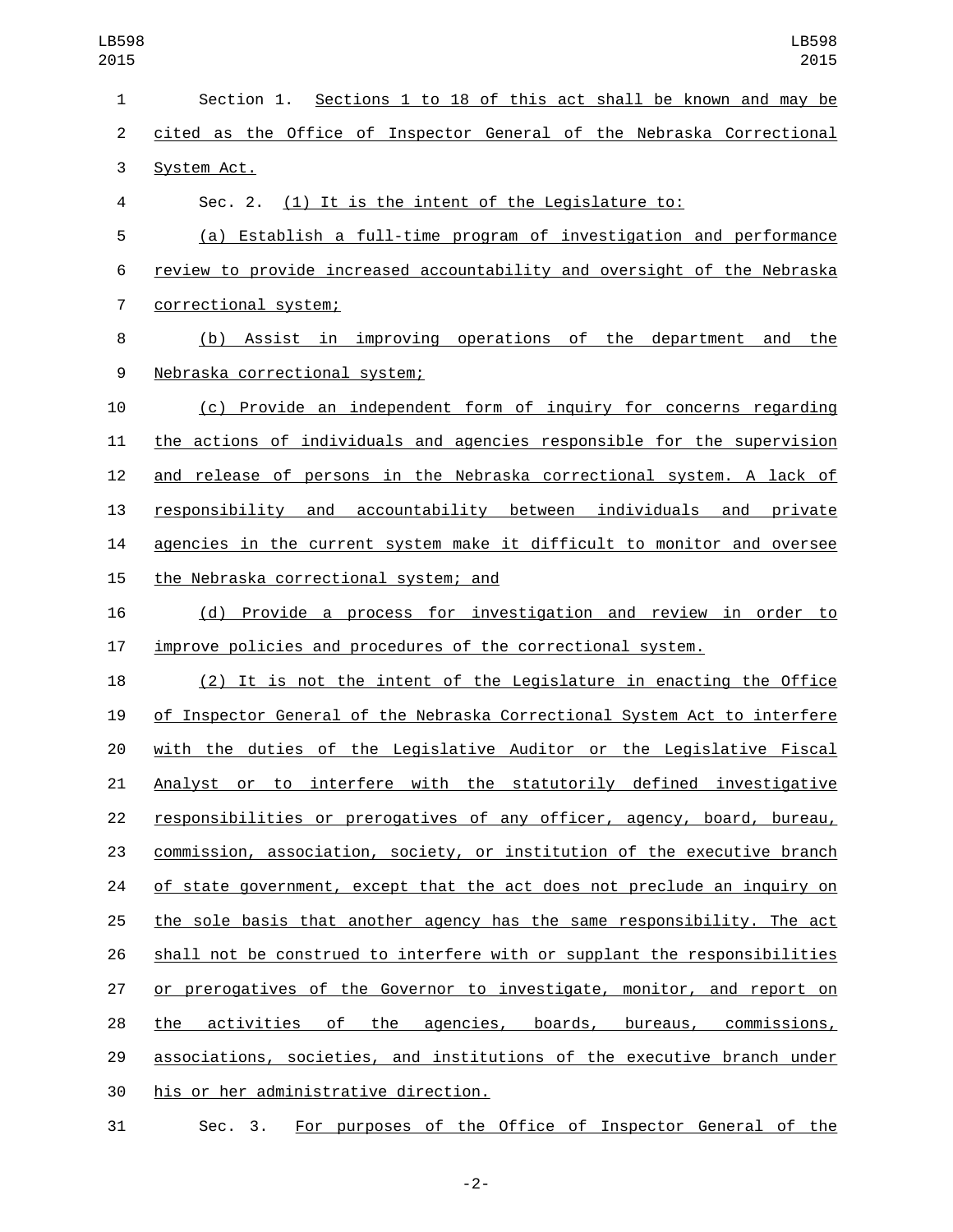| $\mathbf{1}$   | Nebraska Correctional System Act, the following definitions apply:        |
|----------------|---------------------------------------------------------------------------|
| $\overline{2}$ | (1) Administrator means a person charged with administration of a         |
| 3              | program, an office, or a division of the department or administration of  |
| 4              | <u>a private agency;</u>                                                  |
| 5              | (2) Department means the Department of Correctional Services;             |
| 6              | (3) Director means the Director of Correctional Services;                 |
| $\overline{7}$ | (4) Inspector General means the Inspector General of the Nebraska         |
| 8              | Correctional System appointed under section 4 of this act;                |
| 9              | (5) Malfeasance means a wrongful act that the actor has no legal          |
| 10             | right to do or any wrongful conduct that affects, interrupts, or          |
| 11             | interferes with performance of an official duty;                          |
| 12             | (6) Management means supervision of subordinate employees;                |
| 13             | (7) Misfeasance means the improper performance of some act that a         |
| 14             | person may lawfully do;                                                   |
| 15             | (8) Obstruction means hindering an investigation, preventing<br>an        |
| 16             | investigation from progressing, stopping or delaying the progress of an   |
| 17             | investigation, or making the progress of an investigation difficult or    |
| 18             | slow;                                                                     |
| 19             | (9) Office means the office of Inspector General of the Nebraska          |
| 20             | Correctional System and includes the Inspector General and<br>other       |
| 21             | employees of the office;                                                  |
| 22             | (10) Private agency means an entity that contracts with the               |
| 23             | department or contracts to provide services to another entity that        |
| 24             | contracts with the department; and                                        |
| 25             | (11) Record means any recording in written, audio, electronic             |
| 26             | transmission, or computer storage form, including, but not limited to, a  |
| 27             | draft, memorandum, note, report, computer printout, notation, or message, |
| 28             | and includes, but is not limited to, medical records, mental health       |
| 29             | records, case files, clinical records, financial records, and             |
| 30             | administrative records.                                                   |
| 31             | (1) The office of Inspector General of the Nebraska<br>Sec. 4.            |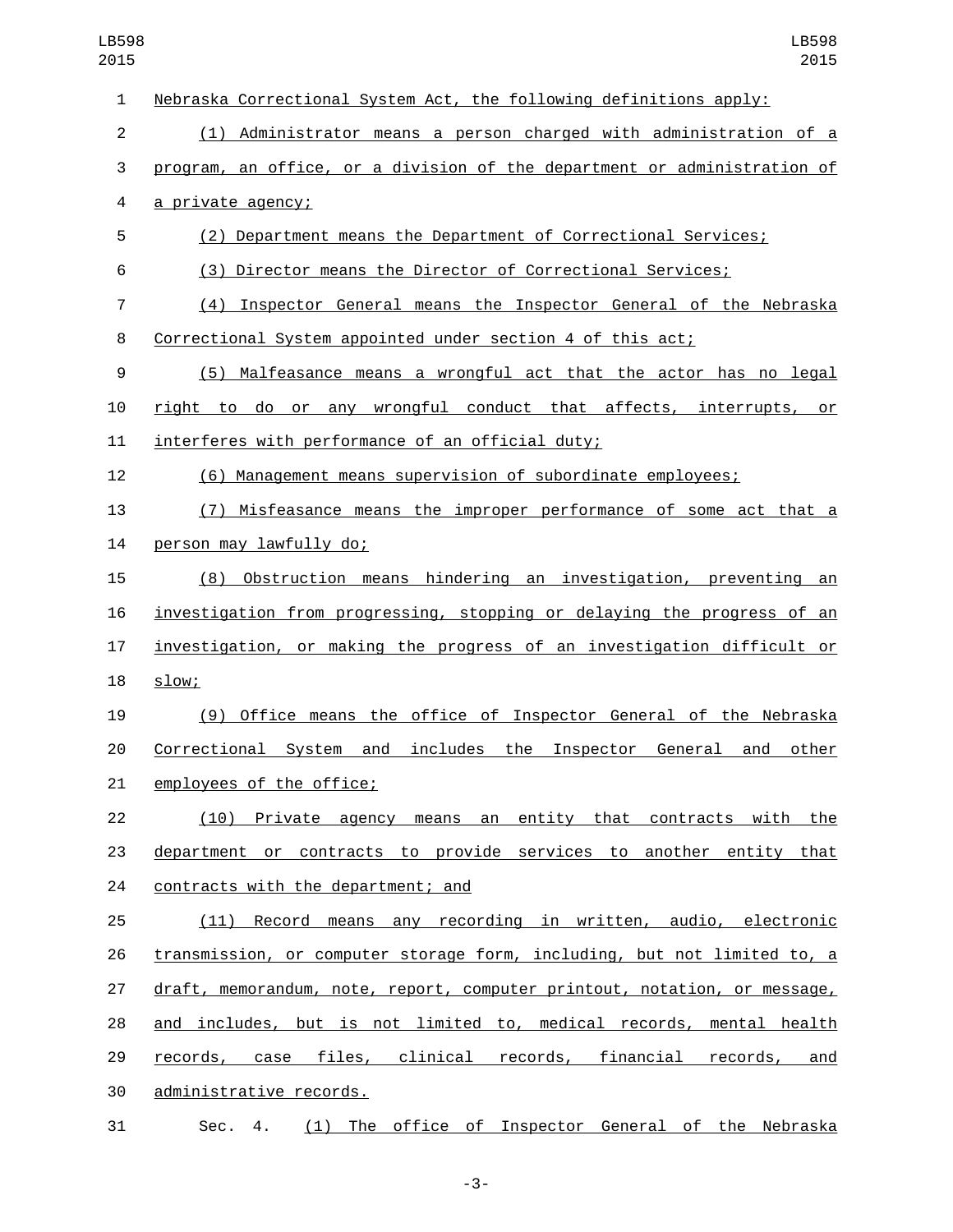Correctional System is created within the office of Public Counsel for the purpose of conducting investigations, audits, inspections, and other reviews of the Nebraska correctional system. The Inspector General shall 4 be appointed by the Public Counsel with approval from the chairperson of the Executive Board of the Legislative Council and the chairperson of the Judiciary Committee of the Legislature.6

 (2) The Inspector General shall be appointed for a term of five years and may be reappointed. The Inspector General shall be selected without regard to political affiliation and on the basis of integrity, capability for strong leadership, and demonstrated ability in accounting, auditing, financial analysis, law, management, public administration, investigation, or criminal justice administration or other closely related fields. No former or current executive or manager of the department shall be appointed Inspector General within five years after such former or current executive's or manager's period of service with the department. Not later than two years after the date of appointment, the Inspector General shall obtain certification as a Certified Inspector General by the Association of Inspectors General, its successor, or another nationally recognized organization that provides and sponsors educational programs and establishes professional qualifications, certifications, and licensing for inspectors general. During his or her employment, the Inspector General shall not be actively involved in 23 partisan affairs.

 (3) The Inspector General shall employ such investigators and support staff as he or she deems necessary to carry out the duties of the office within the amount available by appropriation through the office of Public Counsel for the office of Inspector General of the Nebraska Correctional System. The Inspector General shall be subject to the control and supervision of the Public Counsel, except that removal of the Inspector General shall require approval of the chairperson of the Executive Board of the Legislative Council and the chairperson of the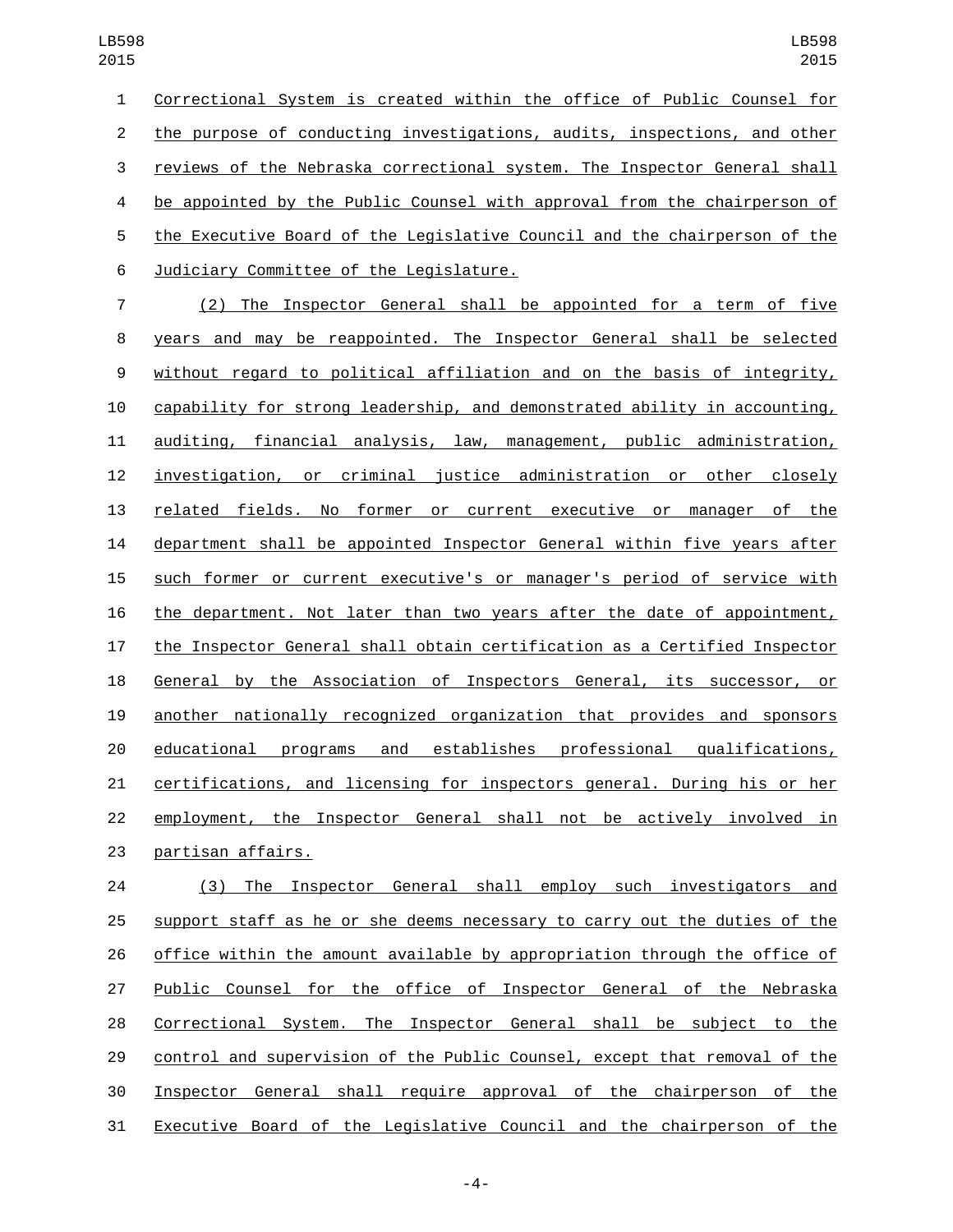| $\mathbf{1}$   | Judiciary Committee of the Legislature.                                   |
|----------------|---------------------------------------------------------------------------|
| $\overline{2}$ | Sec. 5. (1) The office shall investigate:                                 |
| 3              | (a) Allegations or incidents of possible misconduct, misfeasance,         |
| 4              | malfeasance, or violations of statutes or of rules or regulations of the  |
| 5              | department by an employee of or a person under contract with the          |
| 6              | department or a private agency; and                                       |
| $\overline{7}$ | (b)<br>Death or serious injury in private agencies, department            |
| 8              | correctional facilities, and other programs and facilities licensed by or |
| 9              | under contract with the department. The department shall report all cases |
| 10             | of death or serious injury of a person in a private agency, department    |
| 11             | correctional facility or program, or other program or facility licensed   |
| 12             | by the department to the Inspector General as soon as reasonably possible |
| 13             | after the department learns of such death or serious injury. For purposes |
| 14             | of this subdivision, serious injury means an injury or illness caused by  |
| 15             | malfeasance or misfeasance which leaves a person in critical or serious   |
| 16             | condition.                                                                |
| 17             | (2) Any investigation conducted by the Inspector General shall be         |
| 18             | independent of and separate from an investigation pursuant to sections    |
| 19             | 23-1821 to 23-1823.                                                       |
| 20             | Notwithstanding the fact that a criminal investigation, a<br>(3)          |
| 21             | criminal prosecution, or both are in progress, all law enforcement        |
| 22             | agencies and prosecuting attorneys shall cooperate with any investigation |
| 23             | conducted by the Inspector General and shall, immediately upon request by |
| 24             | the Inspector General, provide the Inspector General with copies of all   |
| 25             | law enforcement reports which are relevant to the Inspector General's     |
| 26             | investigation. All law enforcement reports which have been provided to    |
| 27             | the Inspector General pursuant to this section are not public records for |
| 28             | purposes of sections 84-712 to 84-712.09 and shall not be subject to      |
| 29             | discovery by any other person or entity. Except to the extent that        |
| 30             | disclosure of information is otherwise provided for in the Office of      |
| 31             | Inspector General of the Nebraska Correctional System Act, the Inspector  |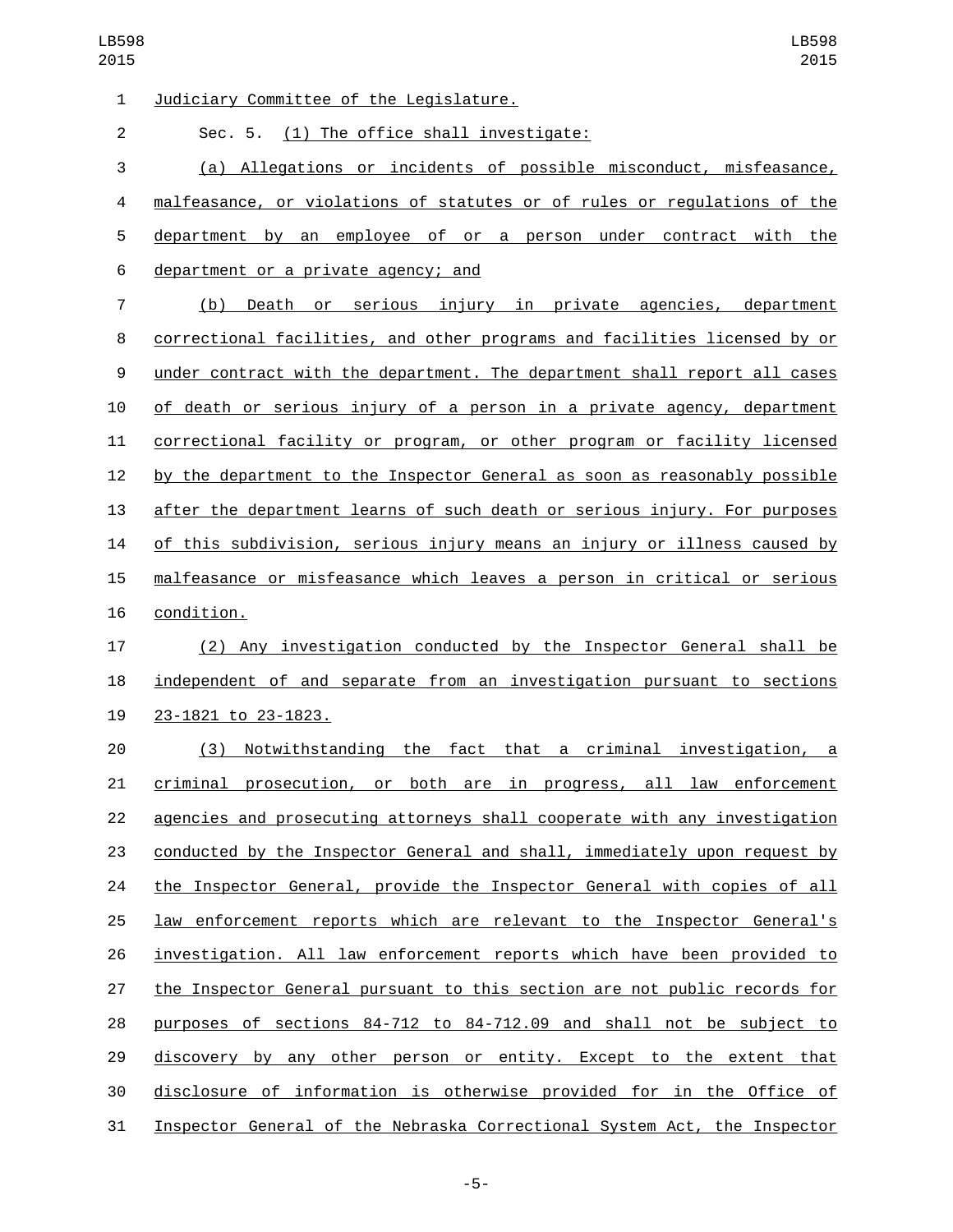General shall maintain the confidentiality of all law enforcement reports received pursuant to its request under this section. Law enforcement agencies and prosecuting attorneys shall, when requested by the Inspector General, collaborate with the Inspector General regarding all other information relevant to the Inspector General's investigation. If the Inspector General in conjunction with the Public Counsel determines it appropriate, the Inspector General may, when requested to do so by a law enforcement agency or prosecuting attorney, suspend an investigation by the office until a criminal investigation or prosecution is completed or has proceeded to a point that, in the judgment of the Inspector General, reinstatement of the Inspector General's investigation will not impede or infringe upon the criminal investigation or prosecution. Under no circumstance shall the Inspector General interview any person who has already been interviewed by a law enforcement agency in connection with a relevant ongoing investigation of a law enforcement agency.

 Sec. 6. (1) The office shall have access to all information and personnel necessary to perform the duties of the office.

 (2) A full investigation conducted by the office shall consist of retrieval of relevant records through subpoena, request, or voluntary production, review of all relevant records, and interviews of all 21 relevant persons.

 Sec. 7. (1) Complaints to the office may be made in writing. A complaint shall be evaluated to determine if it alleges possible 24 misconduct, misfeasance, malfeasance, or violation of a statute or of rules and regulations of the department by an employee of or a person under contract with the department or a private agency. All complaints shall be evaluated to determine whether a full investigation is 28 warranted.

 (2) The office shall not conduct a full investigation of a complaint unless:30

(a) The complaint alleges misconduct, misfeasance, malfeasance, or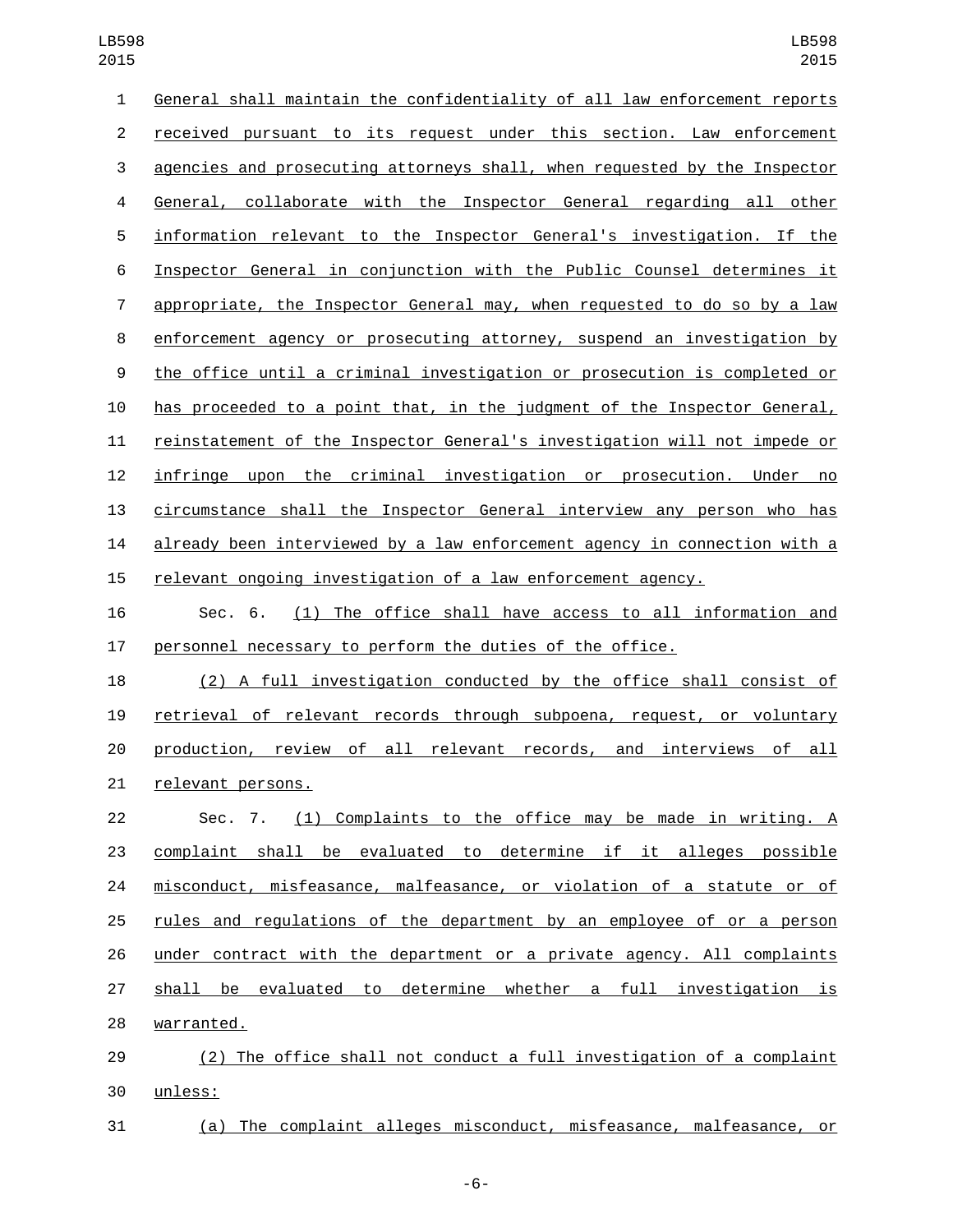| $\mathbf{1}$   | violation of a statute or of rules and regulations of the department;     |
|----------------|---------------------------------------------------------------------------|
| $\overline{2}$ | (b) The complaint is against a person within the jurisdiction of the      |
| 3              | office; and                                                               |
| 4              | (c) The allegations can be independently verified through                 |
| 5              | investigation.                                                            |
| 6              | (3) The Inspector General shall determine within fourteen days after      |
| $\overline{7}$ | receipt of a complaint whether the office will conduct a full             |
| 8              | investigation.                                                            |
| 9              | (4) When a full investigation is opened on a private agency that          |
| 10             | contracts with the department, the Inspector General shall give notice of |
| 11             | such investigation to the department.                                     |
| 12             | Sec. 8. All employees of the department and all owners, operators,        |
| 13             | managers, supervisors, and employees of private agencies shall cooperate  |
| 14             | with the office. Cooperation includes, but is not limited to, the         |
| 15             | following:                                                                |
| 16             | (1) Provision of full access to and production of records and             |
| 17             | information. Providing access to and producing records and information    |
| 18             | for the office is not a violation of confidentiality provisions under any |
| 19             | statute, rule, or regulation if done in good faith for purposes of an     |
| 20             | investigation under the Office of Inspector General of the Nebraska       |
| 21             | <u>Correctional System Act;</u>                                           |
| 22             | (2) Fair and honest disclosure of records and information reasonably      |
| 23             | requested by the office in the course of an investigation under the act;  |
| 24             | (3) Encouraging employees to fully comply with reasonable requests        |
| 25             | of the office in the course of an investigation under the act;            |
| 26             | (4) Prohibition of retaliation by owners, operators, or managers          |
| 27             | against employees for providing records or information or filing or       |
| 28             | otherwise making a complaint to the office;                               |
| 29             | (5) Not requiring employees to gain supervisory approval prior to         |
| 30             | filing a complaint with or providing records or information to the        |
| 31             | office;                                                                   |
|                |                                                                           |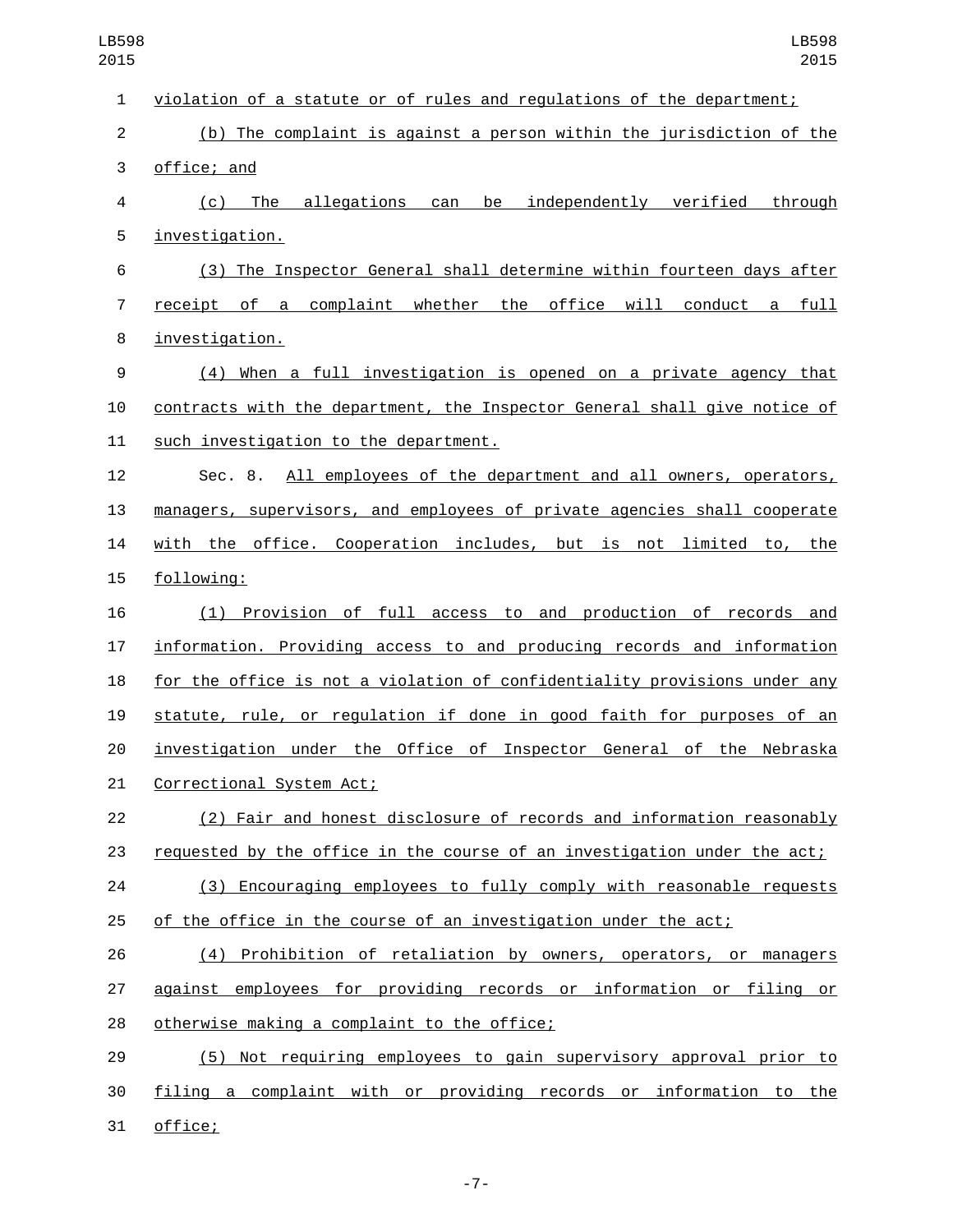2 the office in the course of an investigation; and

(7) Not willfully interfering with or obstructing the investigation.

 Sec. 9. Failure to cooperate with an investigation by the office 5 may result in discipline or other sanctions.

 Sec. 10. The Inspector General may issue a subpoena, enforceable by 7 action in an appropriate court, to compel any person to appear, give sworn testimony, or produce documentary or other evidence deemed relevant to a matter under his or her inquiry. A person thus required to provide information shall be paid the same fees and travel allowances and shall be accorded the same privileges and immunities as are extended to witnesses in the district courts of this state and shall also be entitled 13 to have counsel present while being questioned.

 Sec. 11. (1) In conducting investigations, the office shall access all relevant records through subpoena, compliance with a request by the office, and voluntary production. The office may request or subpoena any record necessary for the investigation from the department or a private agency that is pertinent to an investigation. All case files, licensing files, medical records, financial and administrative records, and records required to be maintained pursuant to applicable licensing rules shall be produced for review by the office in the course of an investigation.

(2) Compliance with a request of the office includes:

(a) Production of all records requested;23

 (b) A diligent search to ensure that all appropriate records are 25 included; and

 (c) A continuing obligation to immediately forward to the office any relevant records received, located, or generated after the date of the 28 request.

 (3) The office shall seek access in a manner that respects the dignity and human rights of all persons involved, maintains the integrity of the investigation, and does not unnecessarily disrupt department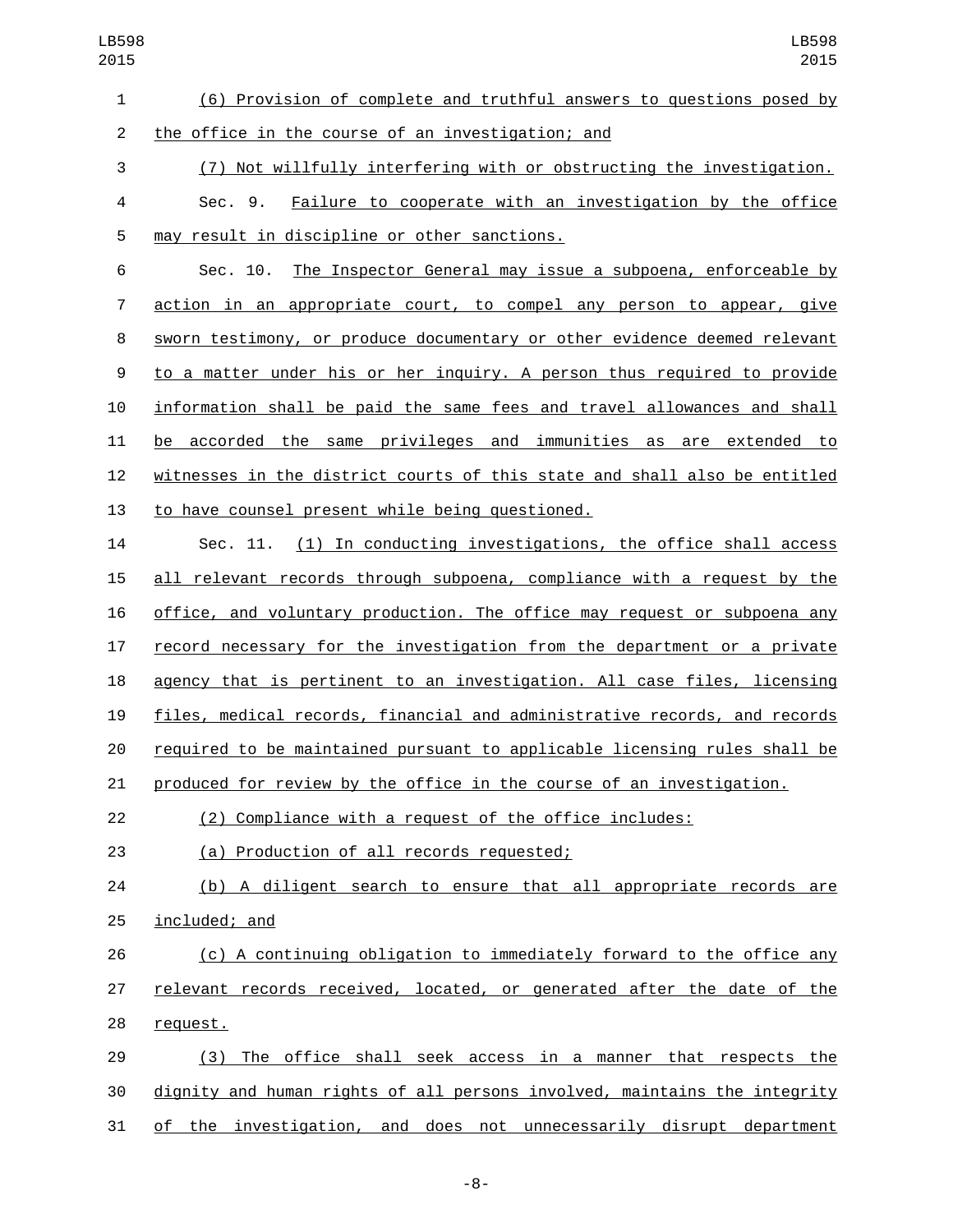programs or services. When advance notice to an administrator or his or her designee is not provided, the office investigator shall, upon arrival at the departmental office, bureau, or division or private agency, request that an onsite employee notify the administrator or his or her 5 designee of the investigator's arrival. (4) When circumstances of an investigation require, the office may make an unannounced visit to a departmental office, bureau, or division, a department correctional facility, or a private agency to request 9 records relevant to an investigation. (5) A responsible individual or an administrator may be asked to sign a statement of record integrity and security when a record is secured by request as the result of a visit by the office, stating: (a) That the responsible individual or the administrator has made a diligent search of the office, bureau, division, private agency, or department correctional facility to determine that all appropriate records in existence at the time of the request were produced; (b) That the responsible individual or the administrator agrees to immediately forward to the office any relevant records received, located, 19 or generated after the visit; (c) The persons who have had access to the records since they were 21 secured; and (d) Whether, to the best of the knowledge of the responsible individual or the administrator, any records were removed from or added 24 to the record since it was secured. (6) The office shall permit a responsible individual, an administrator, or an employee of a departmental office, bureau, or division, a private agency, or a department correctional facility to make photocopies of the original records within a reasonable time in the presence of the office for purposes of creating a working record in a 30 manner that assures confidentiality. (7) The office shall present to the responsible individual or the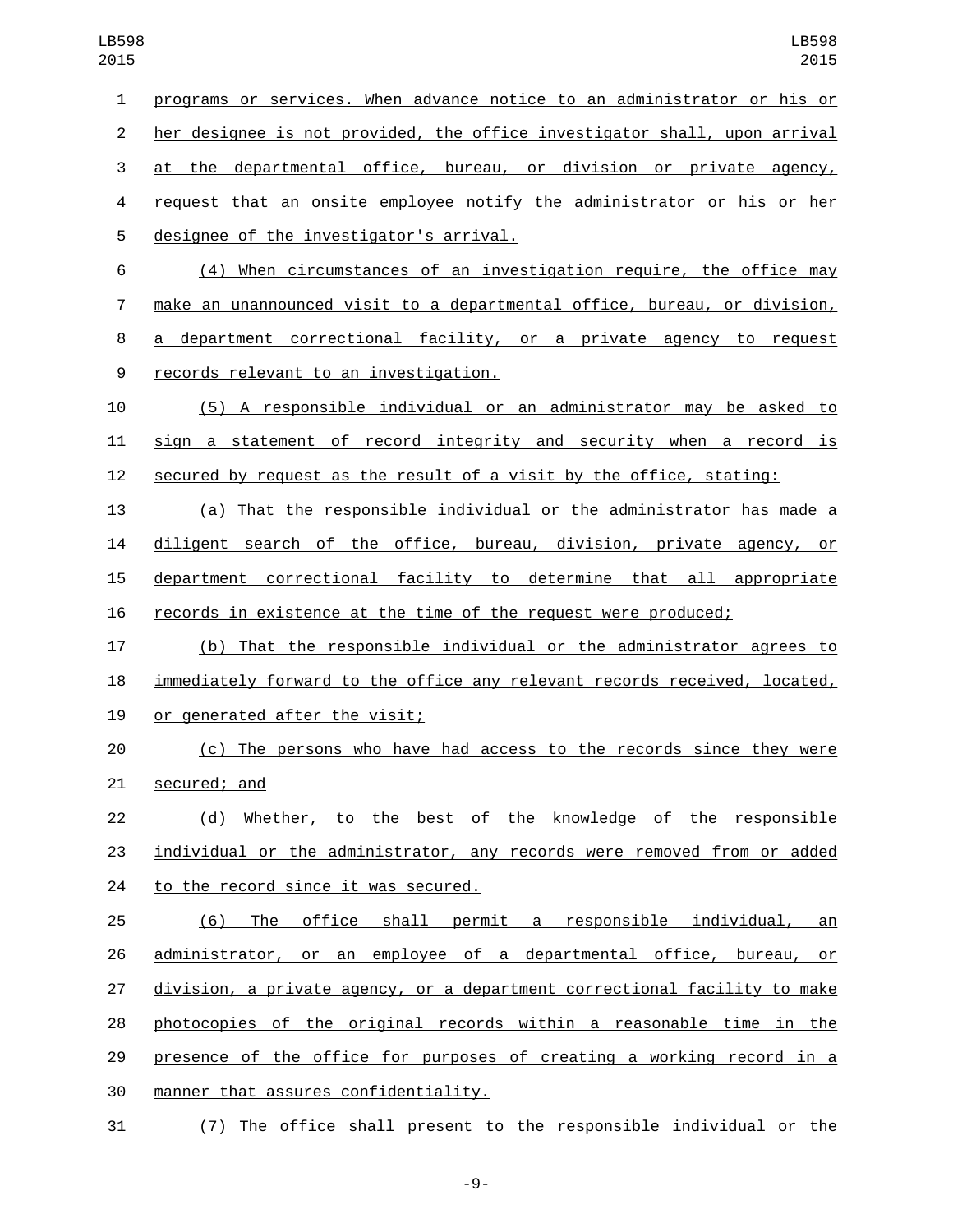administrator or other employee of the departmental office, bureau, or division, private agency, or department correctional facility a copy of

the request, stating the date and the titles of the records received.

 (8) If an original record is provided during an investigation, the office shall return the original record as soon as practical but no later than ten working days after the date of the compliance request.

 (9) All investigations conducted by the office shall be conducted in a manner designed to ensure the preservation of evidence for possible use 9 in a criminal prosecution.

 Sec. 12. (1) Reports of investigations conducted by the office shall not be distributed beyond the entity that is the subject of the report without the consent of the Inspector General.

 (2) The office shall redact confidential information before distributing a report of an investigation. The office may disclose confidential information to the chairperson of the Judiciary Committee of the Legislature when such disclosure is, in the judgment of the Public Counsel, desirable to keep the chairperson informed of important events, issues, and developments in the Nebraska correctional system.

 (3) Records and documents, regardless of physical form, that are obtained or produced by the office in the course of an investigation are not public records for purposes of sections 84-712 to 84-712.09. Reports of investigations conducted by the office are not public records for 23 purposes of sections 84-712 to 84-712.09.

 (4) The office may withhold the identity of sources of information to protect from retaliation any person who files a complaint or provides information in good faith pursuant to the Office of Inspector General of 27 the Nebraska Correctional System Act.

 Sec. 13. The department shall provide the Public Counsel and the Inspector General with direct computer access to all computerized records, reports, and documents maintained by the department in connection with administration of the Nebraska correctional system,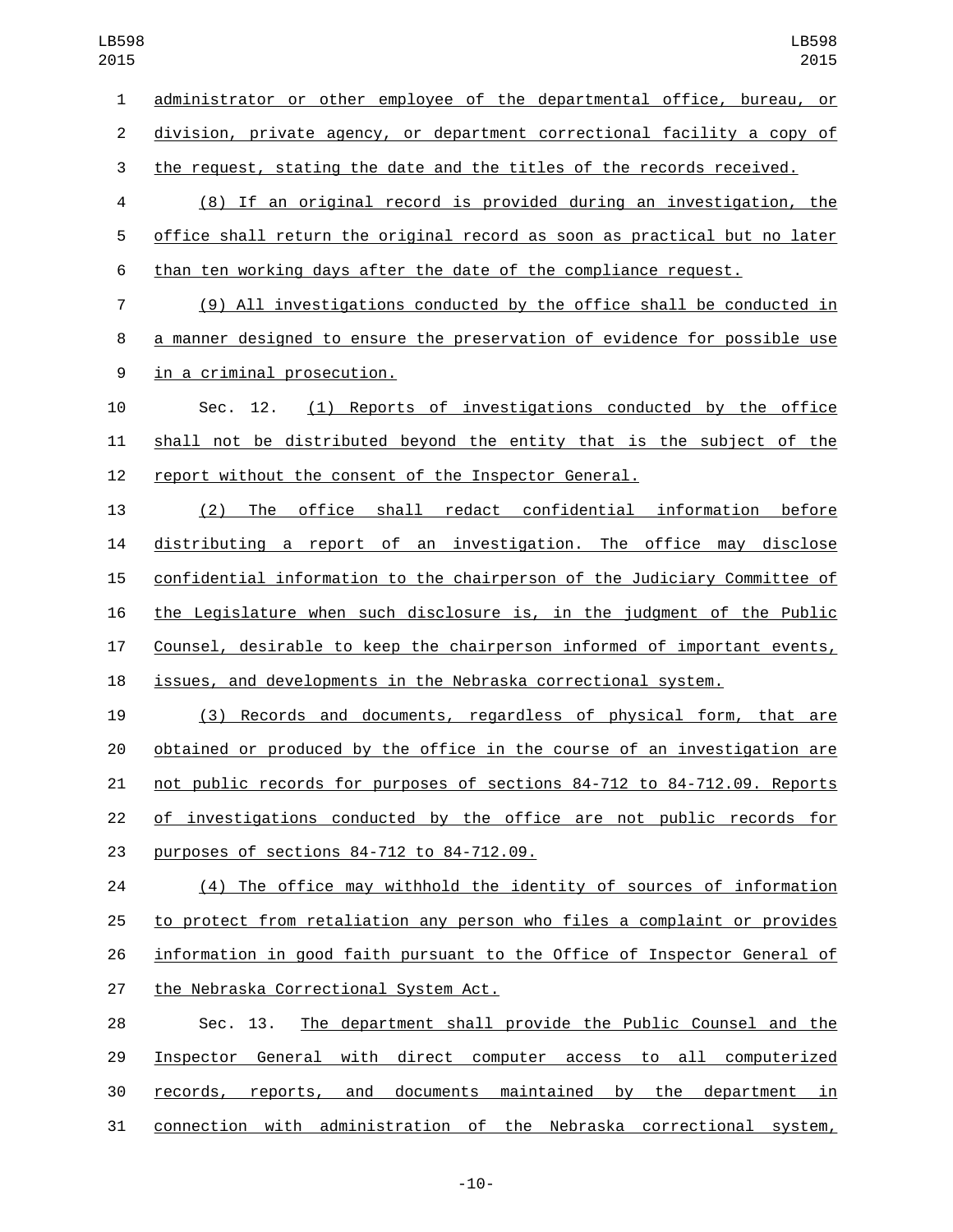| 015            | 2015                                                                      |
|----------------|---------------------------------------------------------------------------|
| $\mathbf{1}$   | except that the Public Counsel's and Inspector General's access to an     |
| $\overline{2}$ | inmate's medical or mental health records shall be subject to the         |
| 3              | inmate's consent.                                                         |
| 4              | (1) The Inspector General's report of an investigation<br>Sec. 14.        |
| 5              | shall be in writing to the<br>Public Counsel and shall contain            |
| 6              | recommendations. The report may recommend systemic reform or case-        |
| 7              | specific action, including a recommendation for discharge or discipline   |
| 8              | employees or for sanctions against a private agency. All<br>of            |
| 9              | recommendations to pursue discipline shall be in writing and signed by    |
| 10             | the Inspector General. A report of an investigation shall be presented to |
| 11             | the director within fifteen days after the report is presented to the     |
| 12             | Public Counsel.                                                           |
| 13             | (2) Any person receiving a report under this section shall<br>not         |
| 14             | further distribute the report or any confidential information contained   |
| 15             | in the report. The report shall not be distributed beyond the parties     |
| 16             | except through the appropriate court procedures to the judge.             |
| 17             | (3) A report that identifies misconduct, misfeasance, malfeasance,        |
| 18             | violation of statute, or violation of rules and regulations by an         |
| 19             | employee of the department or a private agency that is relevant to        |
| 20             | providing appropriate supervision of an employee may be shared with the   |
| 21             | employer of such employee. The employer may not further distribute the    |
| 22             | report or any confidential information contained in the report.           |
| 23             | Sec. 15. (1) Within fifteen days after a report is presented to the       |
| 24             | director under section 14 of this act, he or she shall determine whether  |
| 25             | to accept, reject, or request in writing modification of the              |
| 26             | recommendations contained in the report. The Inspector General, with      |
| 27             | input from the Public Counsel, may consider the director's request for    |
| 28             | modifications but is not obligated to accept such request. Such report    |
| 29             | shall become final upon the decision of the director to accept or reject  |
| 30             | the recommendations in the report or, if the director requests            |

modifications, within fifteen days after such request or after the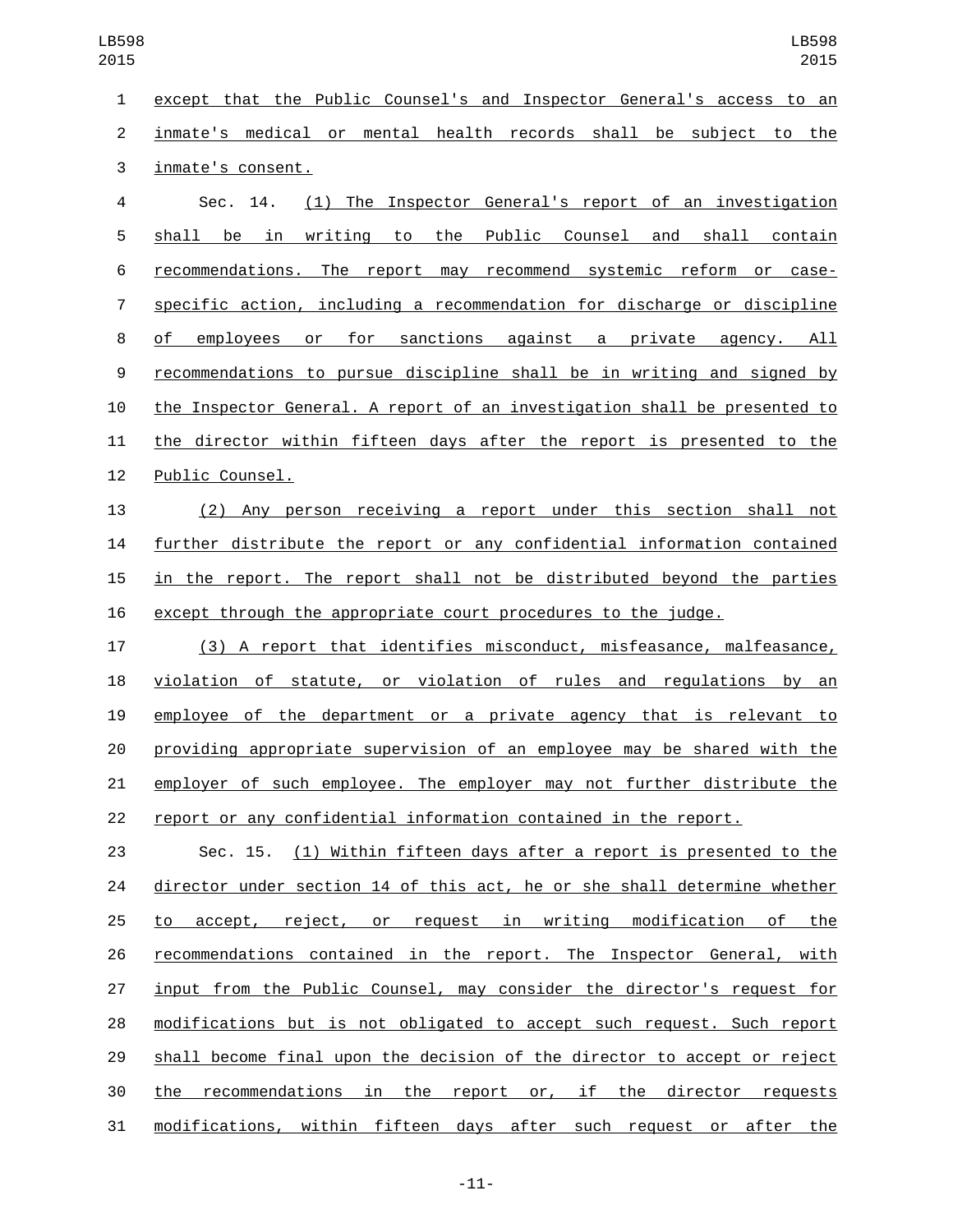LB598 

 Inspector General incorporates such modifications, whichever occurs 2 earlier.

 (2) Within fifteen days after the report is presented to the director, the report shall be presented to the private agency or other provider of correctional services that is the subject of the report and to persons involved in the implementation of the recommendations in the report. Within forty-five days after receipt of the report, the private agency or other provider may submit a written response to the office to correct any factual errors in the report. The Inspector General, with input from the Public Counsel, shall consider all materials submitted under this subsection to determine whether a corrected report shall be issued. If the Inspector General determines that a corrected report is necessary, the corrected report shall be issued within fifteen days after 14 receipt of the written response.

 (3) If the Inspector General does not issue a corrected report pursuant to subsection (2) of this section or if the corrected report does not address all issues raised in the written response, the private agency or other provider may request that its written response, or portions of the response, be appended to the report or corrected report.

 Sec. 16. No report or other work product of an investigation by the Inspector General shall be reviewable in any court. Neither the Inspector General nor any member of his or her staff shall be required to testify or produce evidence in any judicial or administrative proceeding concerning matters within his or her official cognizance except in a proceeding brought to enforce the Office of Inspector General of the 26 Nebraska Correctional System Act.

 Sec. 17. The Office of Inspector General of the Nebraska Correctional System Act does not require the Inspector General to investigate all complaints. The Inspector General, with input from the Public Counsel, shall prioritize and select investigations and inquiries that further the intent of the act and assist in legislative oversight of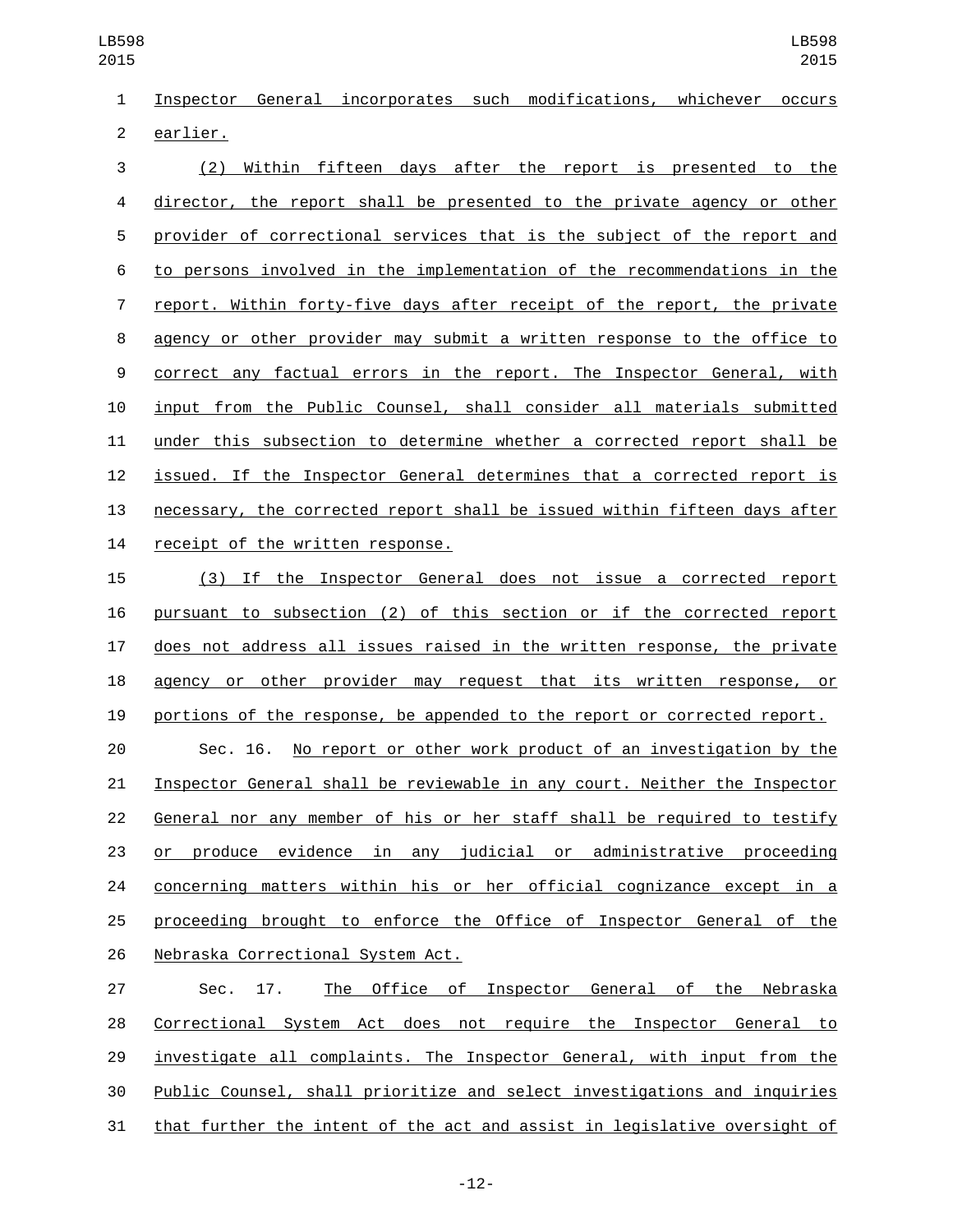the Nebraska correctional system. If the Inspector General determines that he or she will not investigate a complaint, the Inspector General may recommend to the parties alternative means of resolution of the 4 issues in the complaint.

 Sec. 18. On or before September 15 of each year, the Inspector General shall provide to each member of the Judiciary Committee of the Legislature, the Governor, and the Clerk of the Legislature a summary of reports and investigations made under the Office of Inspector General of the Nebraska Correctional System Act for the preceding year. The summary provided to the Clerk of the Legislature shall be provided electronically. The summaries shall include recommendations and an update on the status of recommendations made in prior summaries, if any. The recommendations may address issues discovered through investigations, audits, inspections, and reviews by the office that will (1) increase accountability and legislative oversight of the Nebraska correctional system, (2) improve operations of the department and the Nebraska correctional system, (3) deter and identify fraud, abuse, and illegal acts, and (4) identify inconsistencies between statutory requirements and requirements for accreditation. The summaries shall not contain any confidential or identifying information concerning the subjects of the 21 reports and investigations.

 Sec. 19. Section 81-8,241, Reissue Revised Statutes of Nebraska, is 23 amended to read:

 81-8,241 The office of Public Counsel is hereby established to exercise the authority and perform the duties provided by sections 81-8,240 to 81-8,254, and the Office of Inspector General of Nebraska Child Welfare Act, and the Office of Inspector General of the Nebraska Correctional System Act. The Public Counsel shall be appointed by the Legislature, with the vote of two-thirds of the members required for approval of such appointment from nominations submitted by the Executive 31 Board of the Legislative Council.

-13-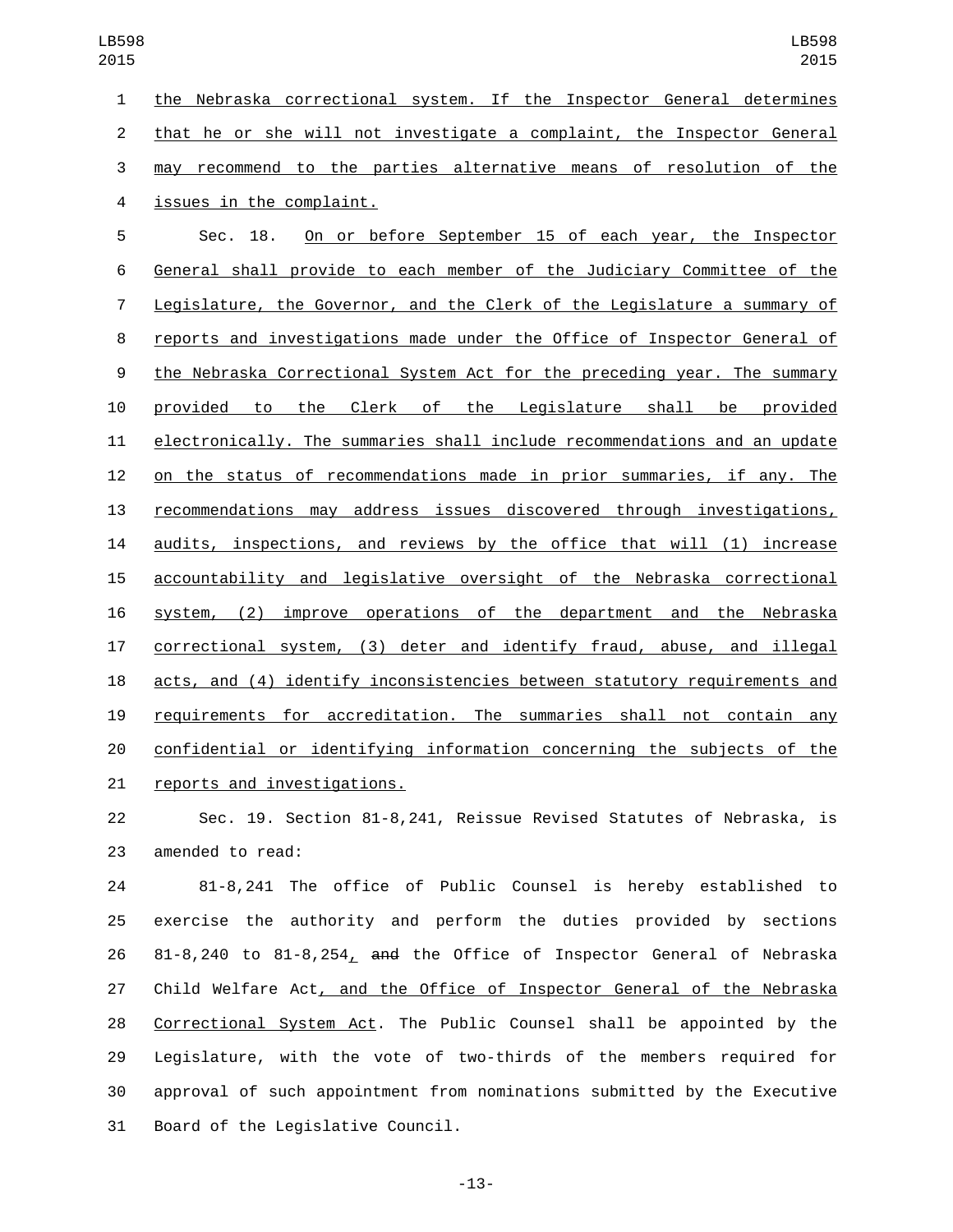Sec. 20. Section 81-8,244, Reissue Revised Statutes of Nebraska, is 2 amended to read:

 81-8,244 (1)(a) The Public Counsel may select, appoint, and compensate as he or she sees fit, within the amount available by appropriation, such assistants and employees as he or she deems necessary to discharge the responsibilities under sections 81-8,240 to 81-8,254. He or she shall appoint and designate one assistant to be a deputy public counsel, one assistant to be a deputy public counsel for corrections, one assistant to be a deputy public counsel for institutions, and one assistant to be a deputy public counsel for welfare services.

 (b) Such deputy public counsels shall be subject to the control and 12 supervision of the Public Counsel.

 (c) The authority of the deputy public counsel for corrections shall extend to all facilities and parts of facilities, offices, houses of confinement, and institutions which are operated by the Department of Correctional Services and all county or municipal correctional or jail 17 facilities.

 (d) The authority of the deputy public counsel for institutions shall extend to all mental health and veterans institutions and facilities operated by the Department of Health and Human Services and to all regional behavioral health authorities that provide services and all community-based behavioral health services providers that contract with a regional behavioral health authority to provide services, for any individual who was a patient within the prior twelve months of a state- owned and state-operated regional center, and to all complaints pertaining to administrative acts of the department, authority, or provider when those acts are concerned with the rights and interests of individuals placed within those institutions and facilities or receiving 29 community-based behavioral health services.

 (e) The authority of the deputy public counsel for welfare services shall extend to all complaints pertaining to administrative acts of

-14-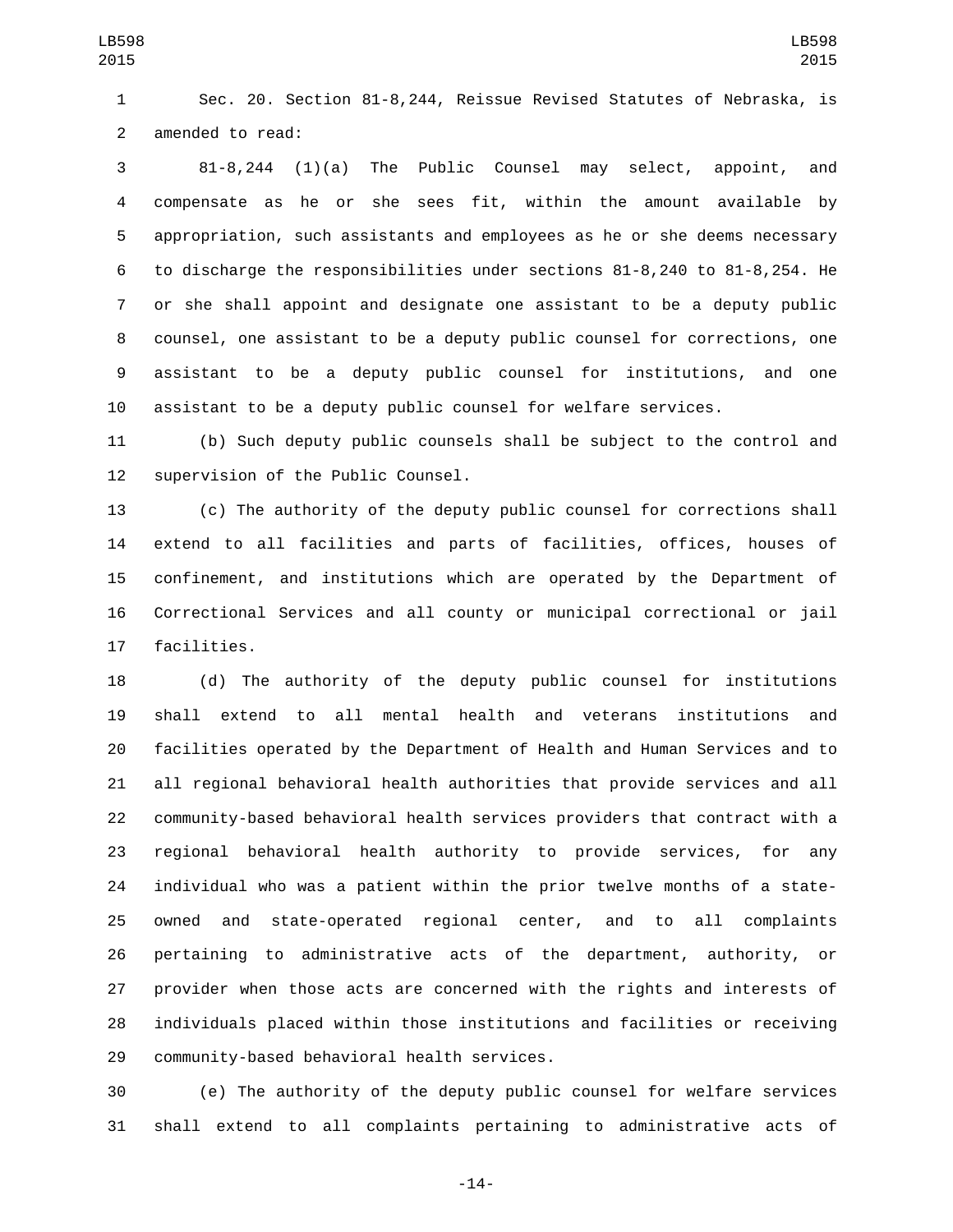administrative agencies when those acts are concerned with the rights and interests of individuals involved in the welfare services system of the 3 State of Nebraska.

 (f) The Public Counsel may delegate to members of the staff any authority or duty under sections 81-8,240 to 81-8,254 except the power of delegation and the duty of formally making recommendations to administrative agencies or reports to the Governor or the Legislature.

 (2) The Public Counsel shall appoint the Inspector General of Nebraska Child Welfare as provided in section 43-4317. The Inspector General of Nebraska Child Welfare shall have the powers and duties provided in the Office of Inspector General of Nebraska Child Welfare 12 Act.

 (3) The Public Counsel shall appoint the Inspector General of the Nebraska Correctional System as provided in section 4 of this act. The Inspector General of the Nebraska Correctional System shall have the powers and duties provided in the Office of Inspector General of the 17 Nebraska Correctional System Act.

 Sec. 21. Section 81-8,245, Reissue Revised Statutes of Nebraska, is 19 amended to read:

81-8,245 The Public Counsel shall have the power to:

 (1) Investigate, on complaint or on his or her own motion, any 22 administrative act of any administrative agency;

 (2) Prescribe the methods by which complaints are to be made, received, and acted upon; determine the scope and manner of investigations to be made; and, subject to the requirements of sections 81-8,240 to 81-8,254, determine the form, frequency, and distribution of his or her conclusions, recommendations, and proposals;

 (3) Conduct inspections of the premises, or any parts thereof, of any administrative agency or any property owned, leased, or operated by any administrative agency as frequently as is necessary, in his or her opinion, to carry out duties prescribed under sections 81-8,240 to

-15-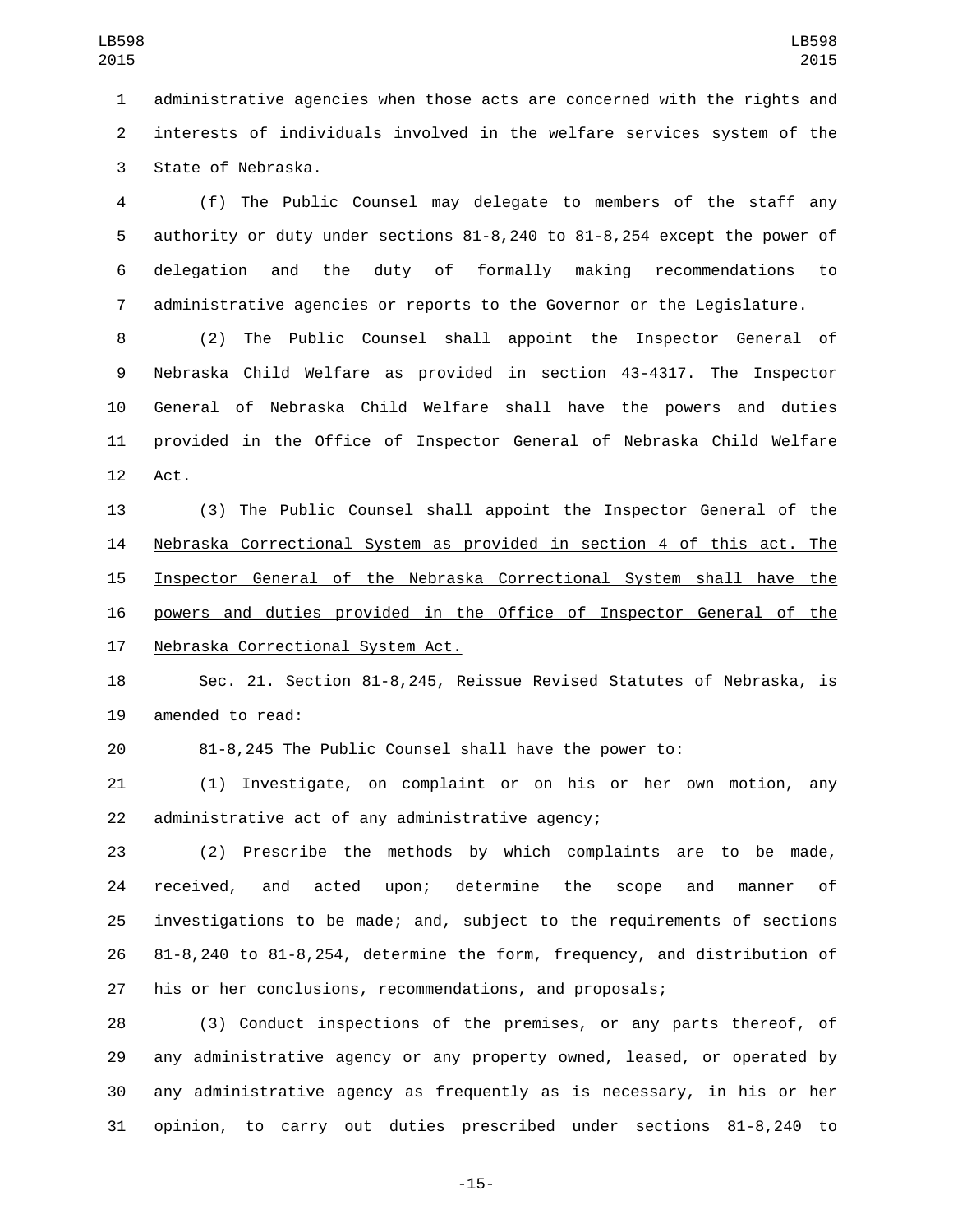81-8,254;1

 (4) Request and receive from each administrative agency, and such agency shall provide, the assistance and information the counsel deems necessary for the discharge of his or her responsibilities; inspect and examine the records and documents of all administrative agencies notwithstanding any other provision of law; and enter and inspect premises within any administrative agency's control;

 (5) Issue a subpoena, enforceable by action in an appropriate court, to compel any person to appear, give sworn testimony, or produce documentary or other evidence deemed relevant to a matter under his or her inquiry. A person thus required to provide information shall be paid the same fees and travel allowances and shall be accorded the same privileges and immunities as are extended to witnesses in the district courts of this state and shall also be entitled to have counsel present 15 while being questioned;

 (6) Undertake, participate in, or cooperate with general studies or inquiries, whether or not related to any particular administrative agency or any particular administrative act, if he or she believes that they may enhance knowledge about or lead to improvements in the functioning of 20 administrative agencies;

 (7) Make investigations, reports, and recommendations necessary to carry out his or her duties under the State Government Effectiveness Act; (8) Carry out his or her duties under the Office of Inspector General of Nebraska Child Welfare Act. If any of the provisions of sections 81-8,240 to 81-8,254 conflict with provisions of the Office of Inspector General of Nebraska Child Welfare Act, the provisions of such 27 act shall control;

 (9) Carry out his or her duties under the Office of Inspector General of the Nebraska Correctional System Act. If any of the provisions of sections 81-8,240 to 81-8,254 conflict with the provisions of the Office of Inspector General of the Nebraska Correctional System Act, the

-16-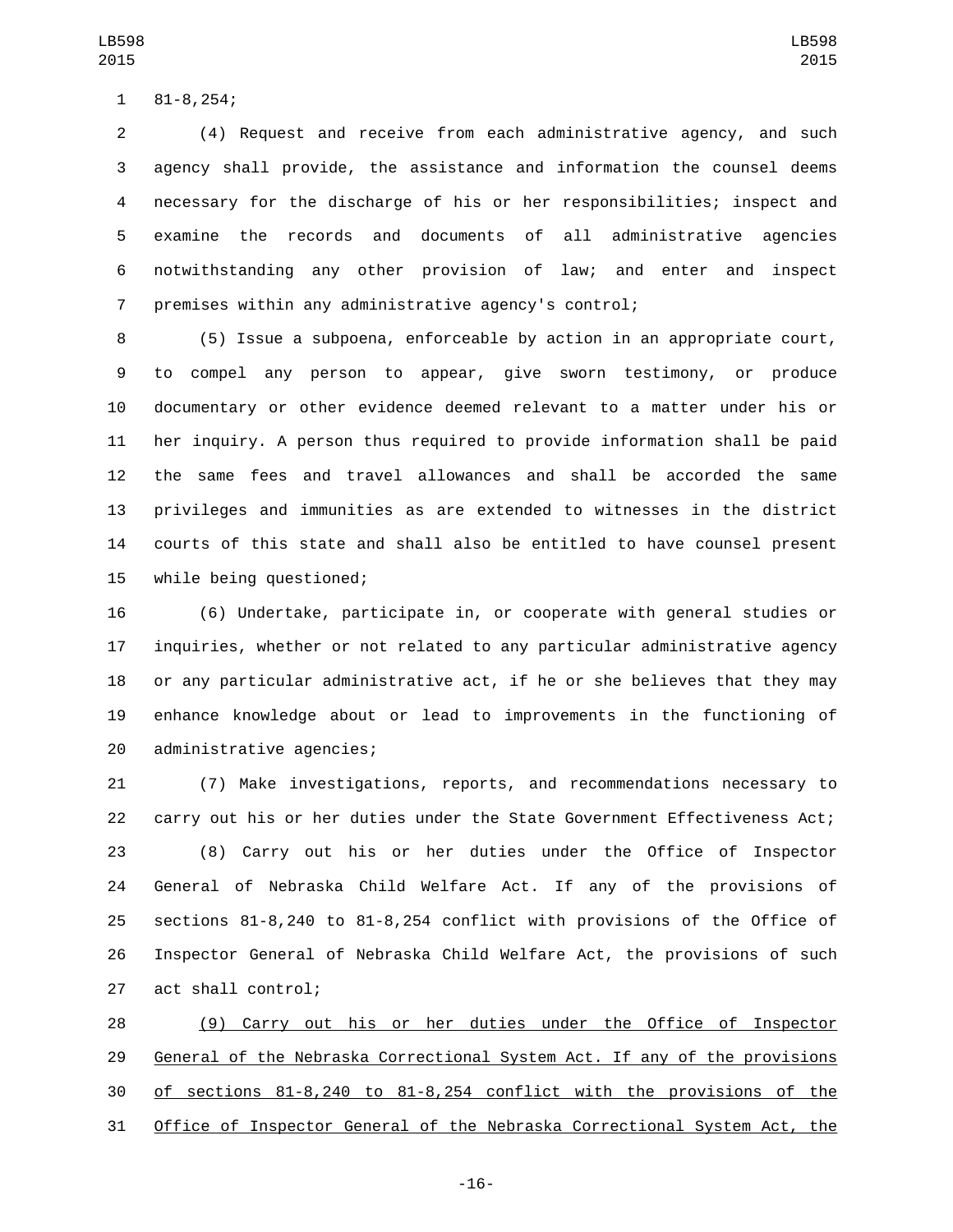1 provisions of such act shall control;

 (10 9) Investigate allegations of violation of subsection (2) of section 84-908 by an administrative agency pursuant to a complaint made to his or her office and make a determination as to whether such administrative agency has violated such subsection. The Public Counsel shall report his or her determination in writing to the Governor, the Secretary of State, the Attorney General, the Executive Board of the Legislative Council, and the director or chief executive officer of the agency. The report to the executive board shall be submitted 10 electronically; and

11 (11  $\pm$ 0) Investigate and address the complaint and case of:

 (a) Any juvenile committed to the custody of a youth rehabilitation 13 and treatment center; and

 (b) Any juvenile released from a youth rehabilitation and treatment center for reentry into the community, while that juvenile is subject to the Community and Family Reentry Process and a service or treatment program in which the juvenile may be involved after his or her release from a youth rehabilitation and treatment center, whether that service or program is administrated by the Office of Juvenile Services or a private provider in the community. The Office of Juvenile Services and private providers in the community shall cooperate with any investigation conducted by the Public Counsel pursuant to this subdivision and provide all documentation and information requested by the Public Counsel in 24 connection with such an investigation.

 Sec. 22. Section 83-170, Reissue Revised Statutes of Nebraska, is 26 amended to read:

 83-170 As used in the Nebraska Treatment and Corrections Act, unless 28 the context otherwise requires:

29 (1) Administrator means shall mean the Parole Administrator;

(2) Board means shall mean the Board of Parole;

31 (3) Committed offender means shall mean any person who, under any

-17-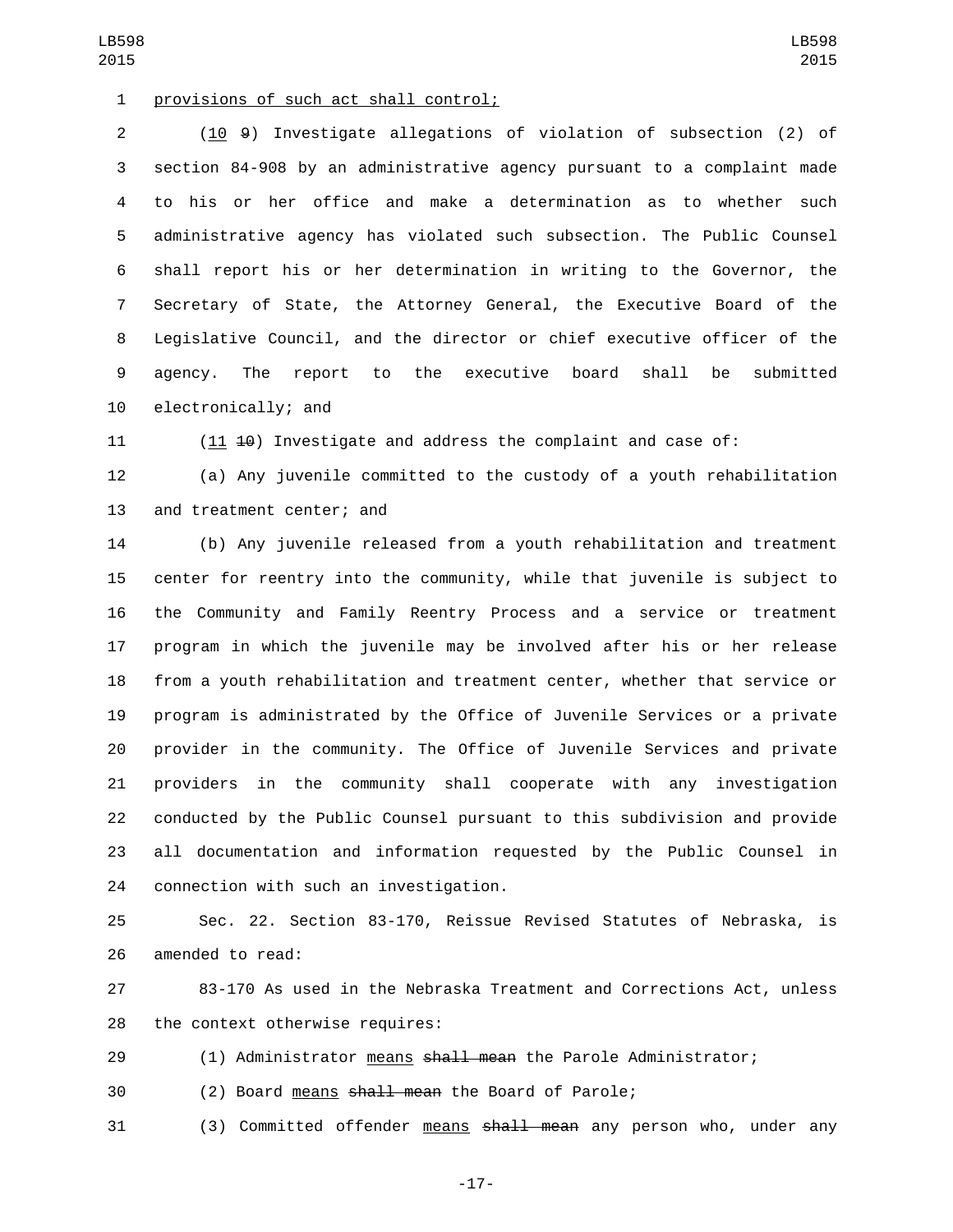provision of law, is sentenced or committed to a facility operated by the department or is sentenced or committed to the department other than a person adjudged to be as described in subdivision (1), (2), (3)(b), or  $(4)$  of section 43-247 by a juvenile court;

5 (4) Department means shall mean the Department of Correctional 6 Services;

7 (5) Director means shall mean the Director of Correctional Services;

8 (6) Facility means shall mean any prison, reformatory, training 9 school, reception center, community guidance center, group home, or other 10 institution operated by the department;

11 (7) Good time means shall mean any reduction of sentence granted 12 pursuant to sections 83-1,107 and 83-1,108;

13 (8) Maximum term means shall mean the maximum sentence provided by 14 law or the maximum sentence imposed by a court, whichever is shorter;

15 (9) Minimum term means shall mean the minimum sentence provided by 16 law or the minimum sentence imposed by a court, whichever is longer;

17 (10) Pardon authority means shall mean the power to remit fines and 18 forfeitures and to grant respites, reprieves, pardons, or commutations;

19 (11) Parole term means shall mean the time from release on parole to 20 the completion of the maximum term, reduced by good time;—and

21 (12) Person committed to the department means shall mean any person 22 sentenced or committed to a facility within the department;  $\frac{1}{1}$ 

 (13) Restrictive housing means conditions of confinement that provide limited contact with other offenders, strictly controlled movement while out of cell, and out-of-cell time of less than twenty-four 26 hours per week; and

27 (14) Solitary confinement means the status of confinement of an 28 inmate in an individual cell having solid, soundproof doors and which 29 deprives the inmate of all visual and auditory contact with other 30 persons.

31 Sec. 23. Section 83-171, Reissue Revised Statutes of Nebraska, is

-18-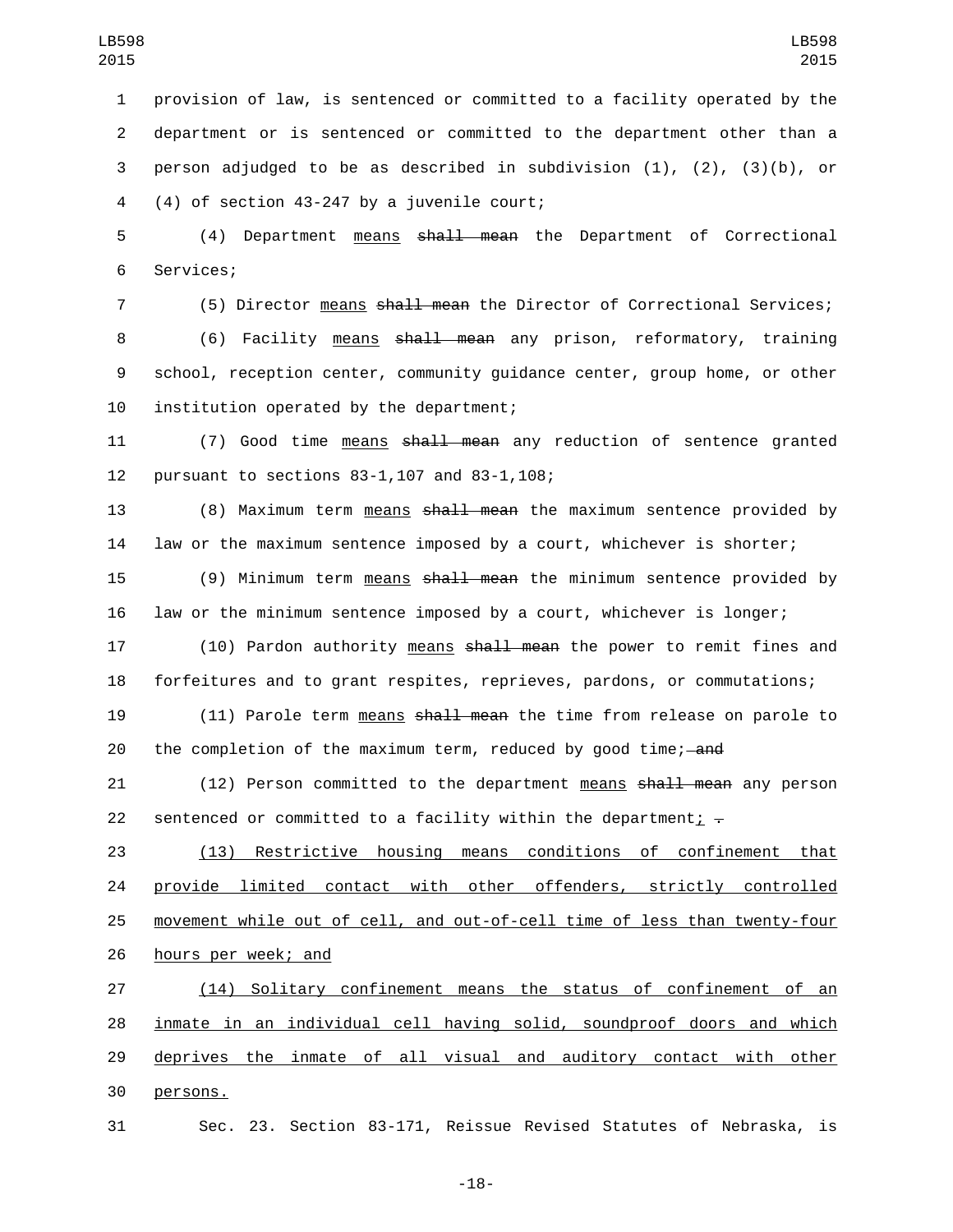1 amended to read:

 83-171 There is hereby created a Department of Correctional Services which shall:3

 (1) Maintain and administer facilities required for the custody, control, correctional treatment, and rehabilitation of persons committed to the department and for the safekeeping of such other persons as may be 7 remanded to the department in accordance with law;

 (2) Supervise persons committed to the department on parole and administer parole services in the facilities and in the community; and

 (2 3) Develop policies and programs for the correctional treatment 11 and rehabilitation of persons committed to the department;  $\overline{z}$ 

 (3) Supervise parolees who have been committed to the department; and

 (4) Until July 1, 2016, administer parole services in the facilities and in the community and, beginning July 1, 2016, cooperate with the Board of Parole and Office of Parole Administration to assist with the efficient administration of parole services in the facilities and in the 18 community.

 Sec. 24. Section 83-173, Reissue Revised Statutes of Nebraska, is 20 amended to read:

83-173 The Director of Correctional Services shall:

 (1) Supervise and be responsible for the administration of the 23 Department of Correctional Services;

 (2) Establish, consolidate, or abolish any administrative subdivision within the department and appoint and remove for cause the heads thereof and delegate appropriate powers and duties to them;

 (3) Establish and administer policies and programs for the operation of the facilities in the department and for the custody, control, safety, correction, and rehabilitation of persons committed to the department;

 (4) Appoint and remove the chief executive officer of each facility and delegate appropriate powers and duties to him or her;

-19-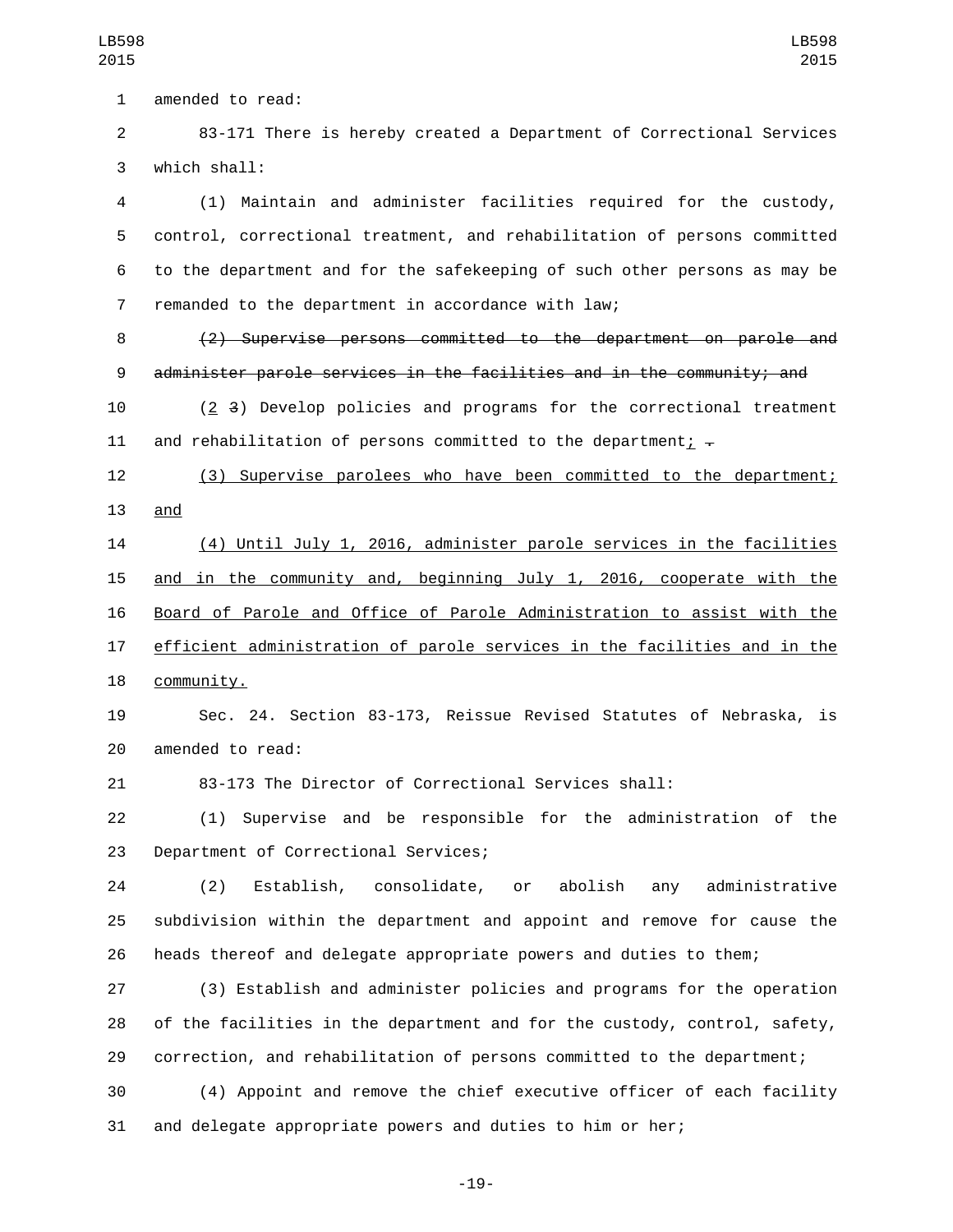(5) Appoint and remove employees of the department and delegate appropriate powers and duties to them;2

 (6) Adopt and promulgate rules and regulations for the management, correctional treatment, and rehabilitation of persons committed to the department, the administration of facilities, and the conduct of officers and employees under his or her jurisdiction;6

 (7) Designate the place of confinement of persons committed to the 8 department subject to section 83-176;

 (8) Establish and administer policies that ensure that complete and up-to-date electronic records are maintained for each person committed to the department and which also ensure privacy protections. Electronic records shall include programming recommendations, program completions, 13 time spent in housing other than general population, and medical records, 14 including mental and behavioral health records;

 (9 8) Collect, develop, and maintain statistical information concerning persons committed to the department, sentencing practices, and correctional treatment as may be useful in penological research or in the 18 development of treatment programs;

 (10 9) Provide training programs designed to equip employees for duty in the facilities and related services of the department and to raise and maintain the educational standards and the level of performance 22 of such employees;

23 (11 10) Notify law enforcement agencies of upcoming furloughs as 24 required by section 83-173.01;

 (12 11) Issue or authorize the issuance of a warrant for the arrest of any person committed to the department who has escaped from the 27 custody of the department; and

 (13 12) Exercise all powers and perform all duties necessary and proper in carrying out his or her responsibilities.

 Sec. 25. Section 83-180, Reissue Revised Statutes of Nebraska, is 31 amended to read:

-20-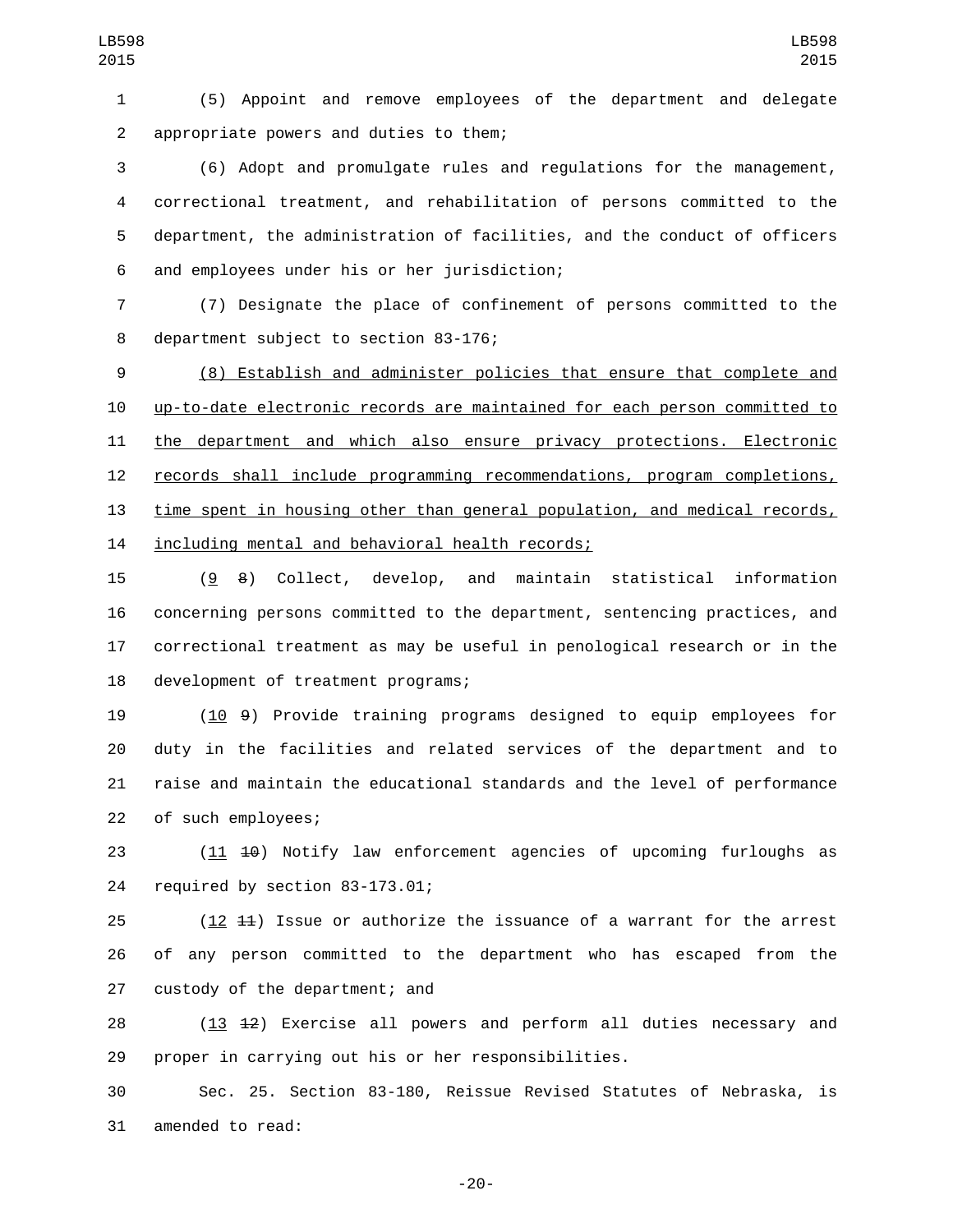83-180 (1) When a physician designated by the Director of Correctional Services finds that a person committed to the department suffers from a physical disease or defect, or when a physician or psychologist designated by the director finds that a person committed to 5 the department is mentally ill as defined in section 71-907 suffers from a mental disease or defect, the chief executive officer of the facility may order such person to be segregated from other persons in the facility 8 in the least restrictive manner possible. If the physician or psychologist is of the opinion that the person cannot be given proper treatment in that facility, the director may arrange for his or her transfer for examination, study, and treatment to any medical-12 correctional facility<sub> $\tau$ </sub> or to another institution in the Department of Health and Human Services where proper treatment is available. A person who is so transferred shall remain subject to the jurisdiction and custody of the Department of Correctional Services and shall be returned to the department when, prior to the expiration of his or her sentence, treatment in such facility is no longer necessary.

 (2) When the physician or psychologist designated by the Director of Correctional Services finds that a person committed to the department 20 suffers from a physical or mental disease or defect or mental illness which in his or her opinion cannot be properly treated in any facility or institution in the Department of Health and Human Services, the director may arrange for his or her transfer for treatment to a hospital or psychiatric facility outside the department. The director shall make appropriate arrangements with other public or private agencies for the transportation to, and for the care, custody, and security of the person in, such hospital or psychiatric facility. While receiving treatment in such hospital or psychiatric facility, the person shall remain subject to the jurisdiction and custody of the Department of Correctional Services and shall be returned to the department when, prior to the expiration of his or her sentence, such hospital or psychiatric treatment is no longer

-21-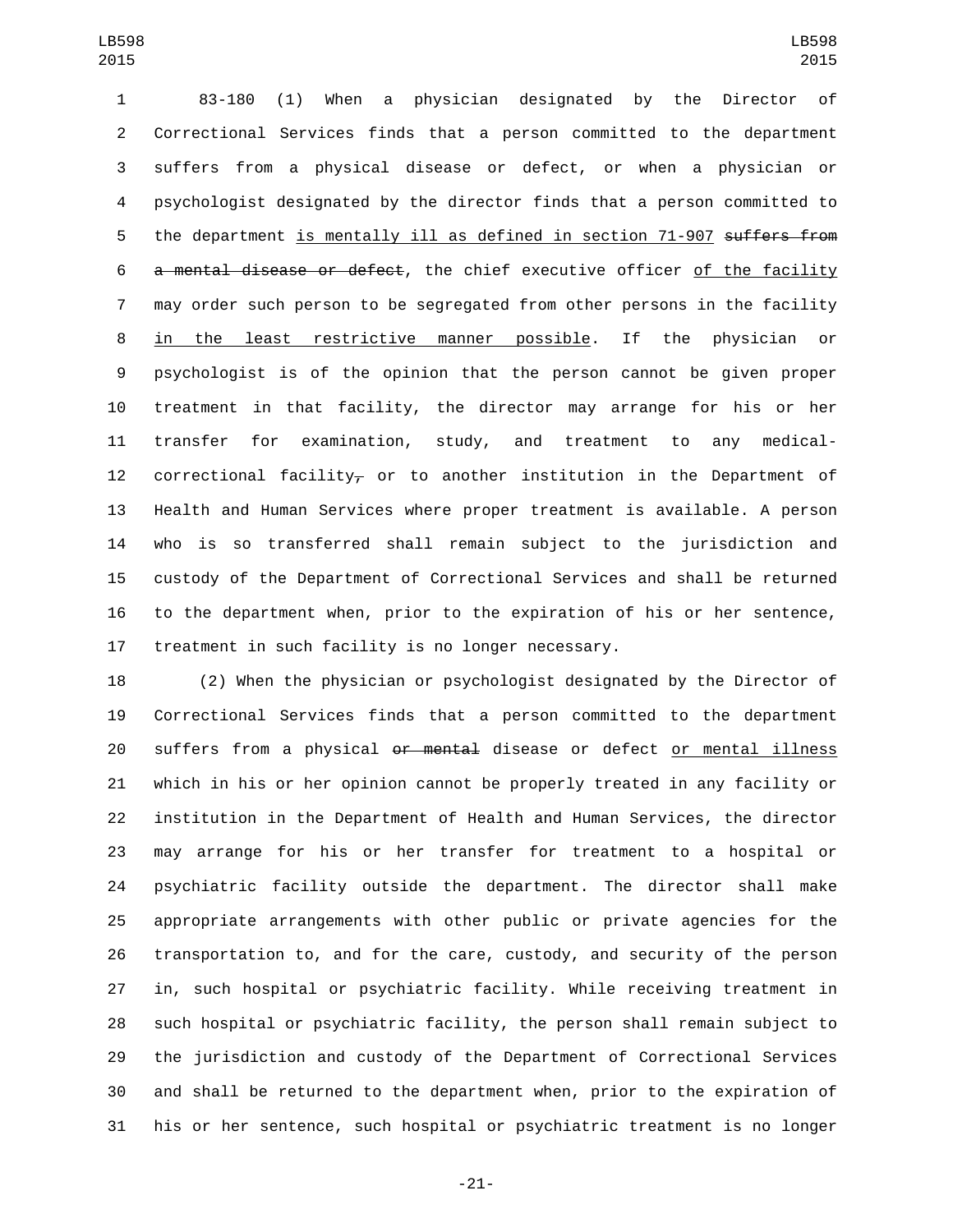1 necessary.

 (3) The director shall adopt and promulgate rules and regulations to establish evidence-based criteria which the department shall use to identify any person nearing release who should be evaluated to determine whether he or she is a mentally ill and dangerous person as defined in section 71-908. When two psychiatrists designated by the director Director of Correctional Services find that a person about to be released or discharged from any facility is a mentally ill and dangerous person as defined in section 71-908 suffers from a mental disease or defect of such a nature that his or her release or discharge will endanger the public 11 safety or the safety of the offender, the director shall transfer him or her to, or if he or she has already been transferred, permit him or her to remain in, a psychiatric facility in the Department of Health and Human Services and shall promptly commence proceedings under the Nebraska Mental Health Commitment Act applicable to the civil commitment and detention of persons suffering from such disease or defect.

 (4) The director shall adopt and promulgate rules and regulations 18 for risk assessment and management for inmates. Such rules and regulations shall establish a structured decisionmaking process that is consistent with professional standards of care and is consistent with available risk assessment and management guidelines. The process developed shall be performed by individuals with proper training and continuing education related to relevant areas of risk assessment and management. Appropriate quality assurance and outcome assessment shall be included to ensure fidelity to the process and address relevant challenges. The rules and regulations shall establish a rational process for prioritizing who shall be screened and evaluated and when, which shall include, but not be limited to: Incidents of violent activity during incarceration; attempts of suicide or other major self-harm behaviors; and a process for staff to nominate inmates for screening based upon behavior that raises concern for community safety as release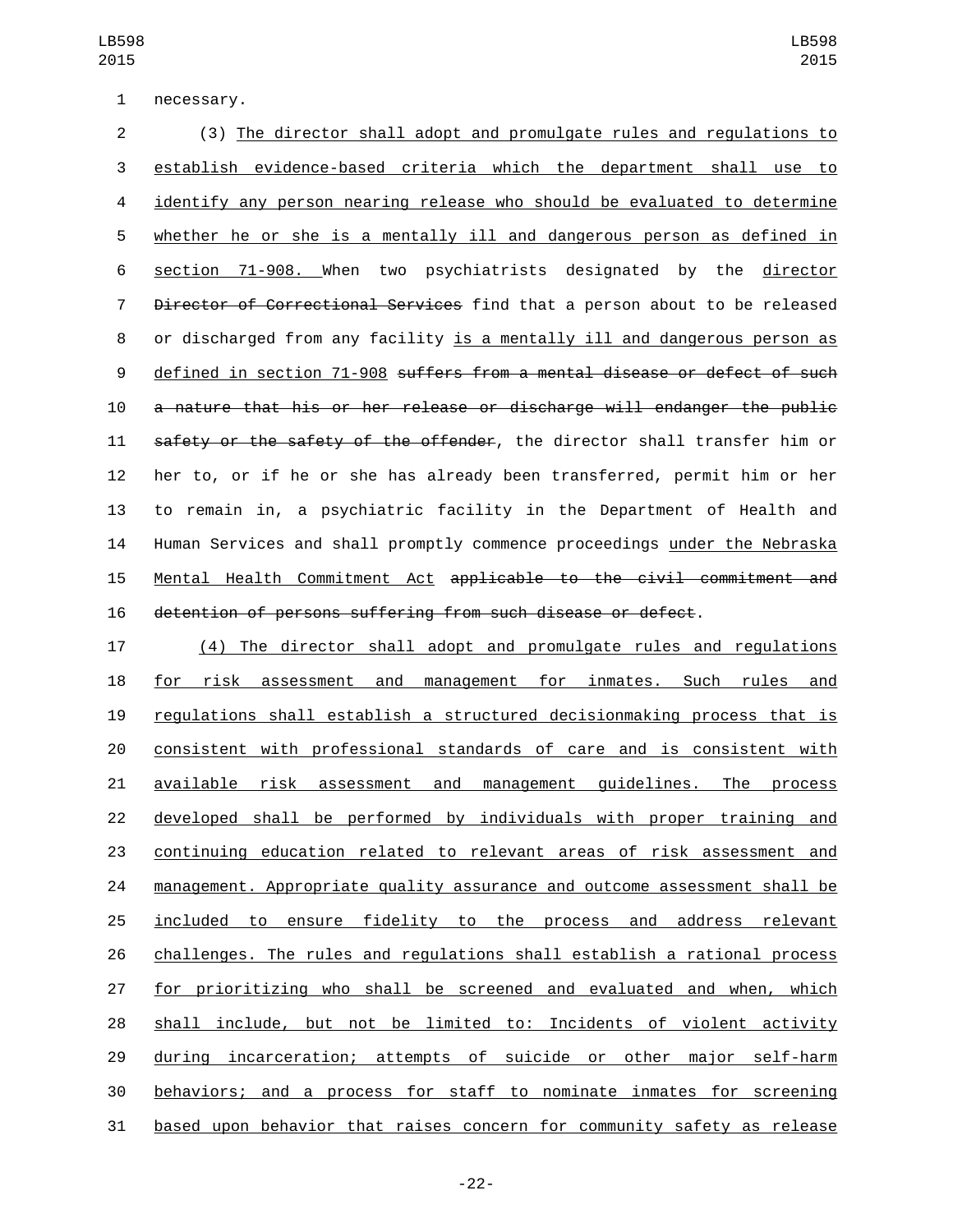1 approaches.

 (5) The director shall adopt and promulgate rules and regulations to ensure that all persons who are incarcerated receive a full mental health screening within the first two weeks of intake to determine whether or not an inmate is mentally ill as defined in section 71-907. Such determination shall be reflected in the inmate's individualized treatment plan and shall include adequate mental health treatment. If, at any point during his or her incarceration, an inmate is found to be mentally ill, such determination shall be reflected in the inmate's individualized treatment plan and shall include adequate mental health treatment.

 Sec. 26. Section 83-186.01, Reissue Revised Statutes of Nebraska, is 12 amended to read:

13 83-186.01 (1) The Legislature finds that:

 (a) Research reveals that children who have parents involved in their lives perform better academically and socially in school, experience fewer mental health and substance abuse issues, and are less 17 likely to commit serious crime;

 (b) Strategies to address family stability and intergenerational poverty are specifically needed for children with incarcerated parents; 20 and

 (c) Research reveals that family-based reentry planning, including relationship development and housing and employment strategies, results in lower recidivism and greater family economic stability.

 (2) The department Department of Correctional Services shall 25 implement a establish a two-year pilot program for the purpose of providing in Nebraska adult correctional facilities an evidence-based program of parent education, early literacy, relationship skills development, and reentry planning involving family members of incarcerated parents prior to their release. Incarcerated parents of children between birth and five years of age shall have priority for participation in the program. The department may award a contract to

-23-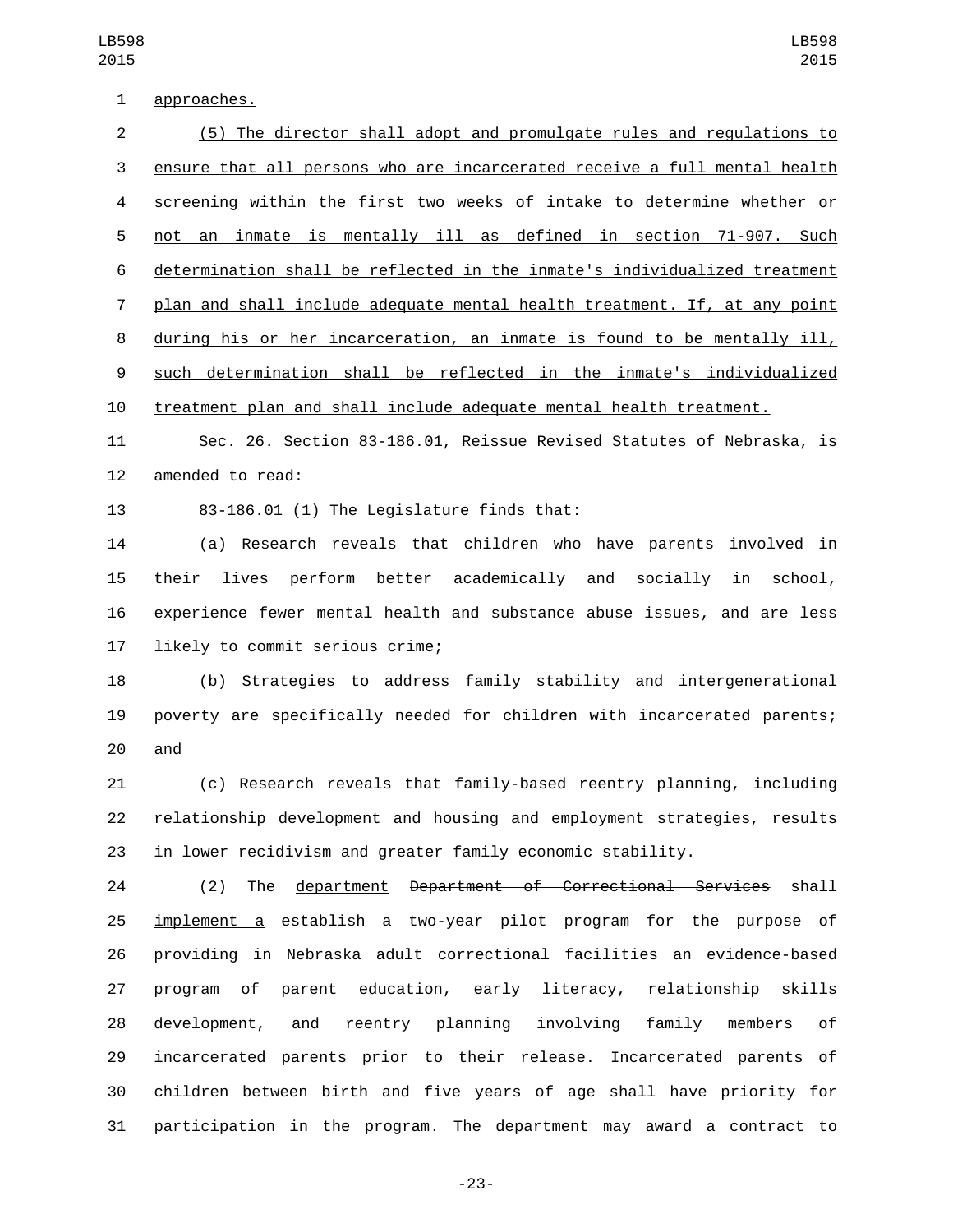1 operate the  $p\text{-}1\text{-}0$  program. Such contract shall be based on competitive bids as provided in sections 73-101 to 73-105. The department shall track data related to program participation and recidivism.

 (3) It is the intent of the Legislature to appropriate two hundred fifty thousand dollars from the General Fund to the department in each of fiscal years 2013-14 and 2014-15 for purposes of funding the pilot 7 program required by this section.

 Sec. 27. Section 83-188, Reissue Revised Statutes of Nebraska, is 9 amended to read:

 83-188 (1) There is hereby created the Board of Parole. For administrative purposes only, the board shall be within the Board of Pardons. Nothing in the Nebraska Treatment and Corrections Act shall be construed to give the director or the Board of Pardons any authority, power, or responsibility over the Board of Parole, its employees, or the exercise of its functions under the provisions of the act. The employees of the Board of Parole shall be covered by the State Personnel System.

(2) Employees of the Board of Parole shall consist of the following:

 (a) The administrative staff necessary to assist the board with 19 parole reviews, revocations, and hearings;

(b) At least one legal counsel;20

 (c) At least one fiscal analyst, policy analyst, or data analyst; 22 and

 (d) At least one staff member to assist with the daily supervision 24 and training of employees of the board.

 Sec. 28. Section 83-1,100, Reissue Revised Statutes of Nebraska, is 26 amended to read:

 83-1,100 (1) There is hereby created within the department the Office of Parole Administration. Until July 1, 2016, the office shall be 29 within the Department of Correctional Services. Beginning July 1, 2016, the office shall be within the Board of Parole. The director and the board shall jointly develop a transition implementation plan. The plan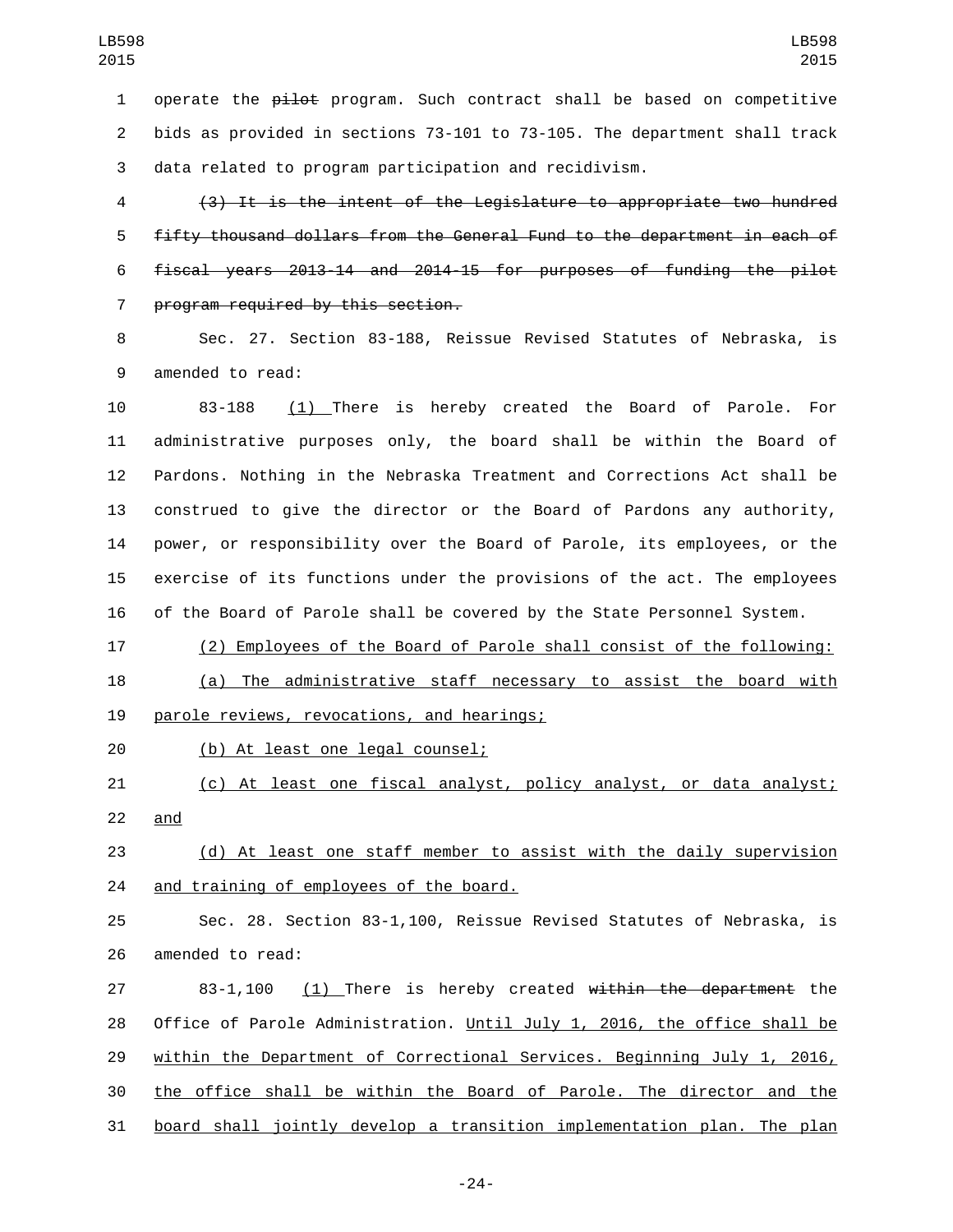shall be presented to the Governor and to the Legislature no later than December 1, 2015. The report to the Legislature shall be delivered electronically. The employees of the office shall consist of the Parole Administrator, the field parole service officers, and all other office staff. The office shall be responsible for the following:

(a 1) The administration of parole services in the community;

 (b 2) The maintenance of all records and files associated with the 8 Board of Parole;

 (c 3) The daily supervision and training of staff members of the 10 office: and

 (d 4) The assessment, evaluation, and supervision of individuals who are subject to lifetime community supervision pursuant to section 13 83-174.03.

 (2) Parole officers shall be compensated with salaries substantially equal to other state employees who have similar responsibilities, including employees of the Office of Probation Administration. This subsection shall apply only to field parole service officers and support staff and shall not apply to the Parole Administrator, any deputy parole administrator, or any other similarly established management position.

 (3) Nothing in this section shall be construed to prohibit the office from maintaining daily records and files associated with the Board 22 of Pardons.

 Sec. 29. Section 83-1,107, Reissue Revised Statutes of Nebraska, is 24 amended to read:

 83-1,107 (1)(a) Within sixty days after initial classification and assignment of any offender committed to the department, all available information regarding such committed offender shall be reviewed and a committed offender department-approved personalized program plan document shall be drawn up. The document shall specifically describe the department-approved personalized program plan and the specific goals the department expects the committed offender to achieve. The document shall

-25-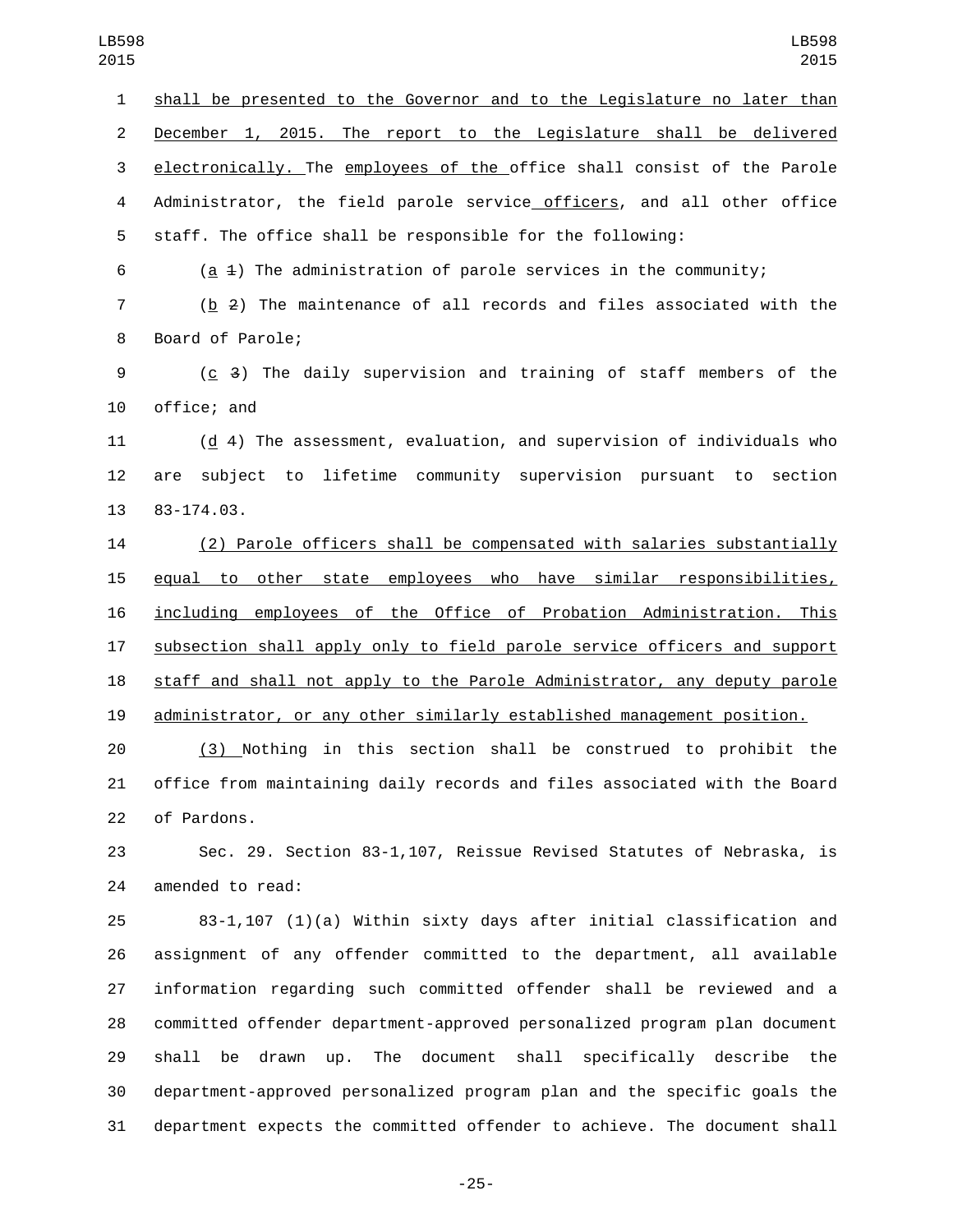also contain a realistic schedule for completion of the department- approved personalized program plan. The department-approved personalized 3 program plan shall be developed with the active participation of  $f_{\text{t}}$ 4 explained to the committed offender. The department shall provide programs to allow compliance by the committed offender with the department-approved personalized program plan.6

Programming may include, but is not limited to:

 (i) Academic and vocational education, including teaching such 9 classes by qualified offenders;

10 (ii) Substance abuse treatment;

 (iii) Mental health and psychiatric treatment, including criminal 12 personality programming;

(iv) Constructive, meaningful work programs; and

 (v) Any other program deemed necessary and appropriate by the 15 department.

 (b) A modification in the department-approved personalized program plan may be made to account for the increased or decreased abilities of the committed offender or the availability of any program. Any modification shall be made only after notice is given to the committed offender. The department may not impose disciplinary action upon any committed offender solely because of the committed offender's failure to comply with the department-approved personalized program plan, but such failure may be considered by the board in its deliberations on whether or 24 not to grant parole to a committed offender.

 (2)(a) The department shall reduce the term of a committed offender by six months for each year of the offender's term and pro rata for any 27 part thereof which is less than a year.

 (b) In addition to reductions granted in subdivision (2)(a) of this section, the department shall reduce the term of a committed offender by three days on the first day of each month following a twelve-month period of incarceration within the department during which the offender has not

-26-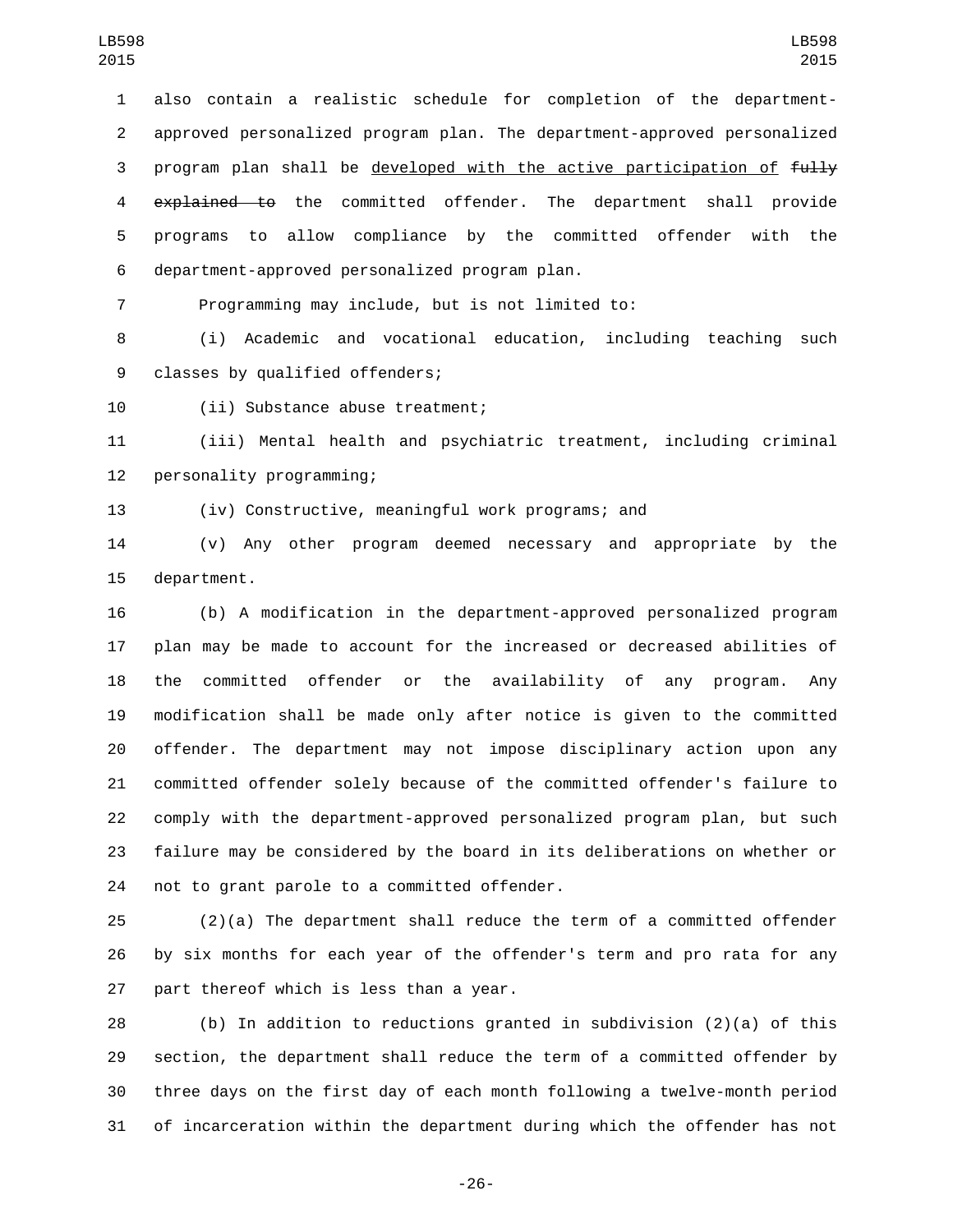been found guilty of (i) a Class I or Class II offense or (ii) more than three Class III offenses under the department's disciplinary code. Reductions earned under this subdivision shall not be subject to forfeit 4 or withholding by the department.

 (c) The total reductions under this subsection shall be credited from the date of sentence, which shall include any term of confinement prior to sentence and commitment as provided pursuant to section 83-1,106, and shall be deducted from the maximum term, to determine the date when discharge from the custody of the state becomes mandatory.

 (3) While the offender is in the custody of the department, reductions of terms granted pursuant to subdivision (2)(a) of this section may be forfeited, withheld, and restored by the chief executive officer of the facility with the approval of the director after the offender has been notified regarding the charges of misconduct.

 (4) The department shall ensure that a release or reentry plan is complete or near completion when the offender has served at least eighty percent of his or her sentence. For purposes of this subsection, release or reentry plan means a comprehensive and individualized strategic plan to ensure an individual's safe and effective transition or reentry into the community to which he or she resides with the primary goal of reducing recidivism. At a minimum, the release or reentry plan shall include, but not be limited to, consideration of the individual's housing needs, medical or mental health care needs, and transportation and job needs and shall address an individual's barriers to successful release or reentry in order to prevent recidivism. The release or reentry plan does not include an individual's programming needs included in the individual's personalized program plan for use inside the prison.

 (5)(a) The department shall make treatment programming available to committed offenders as provided in section 83-1,110.01 and shall include continuing participation in such programming as part of each offender's 31 parolee personalized program plan.

-27-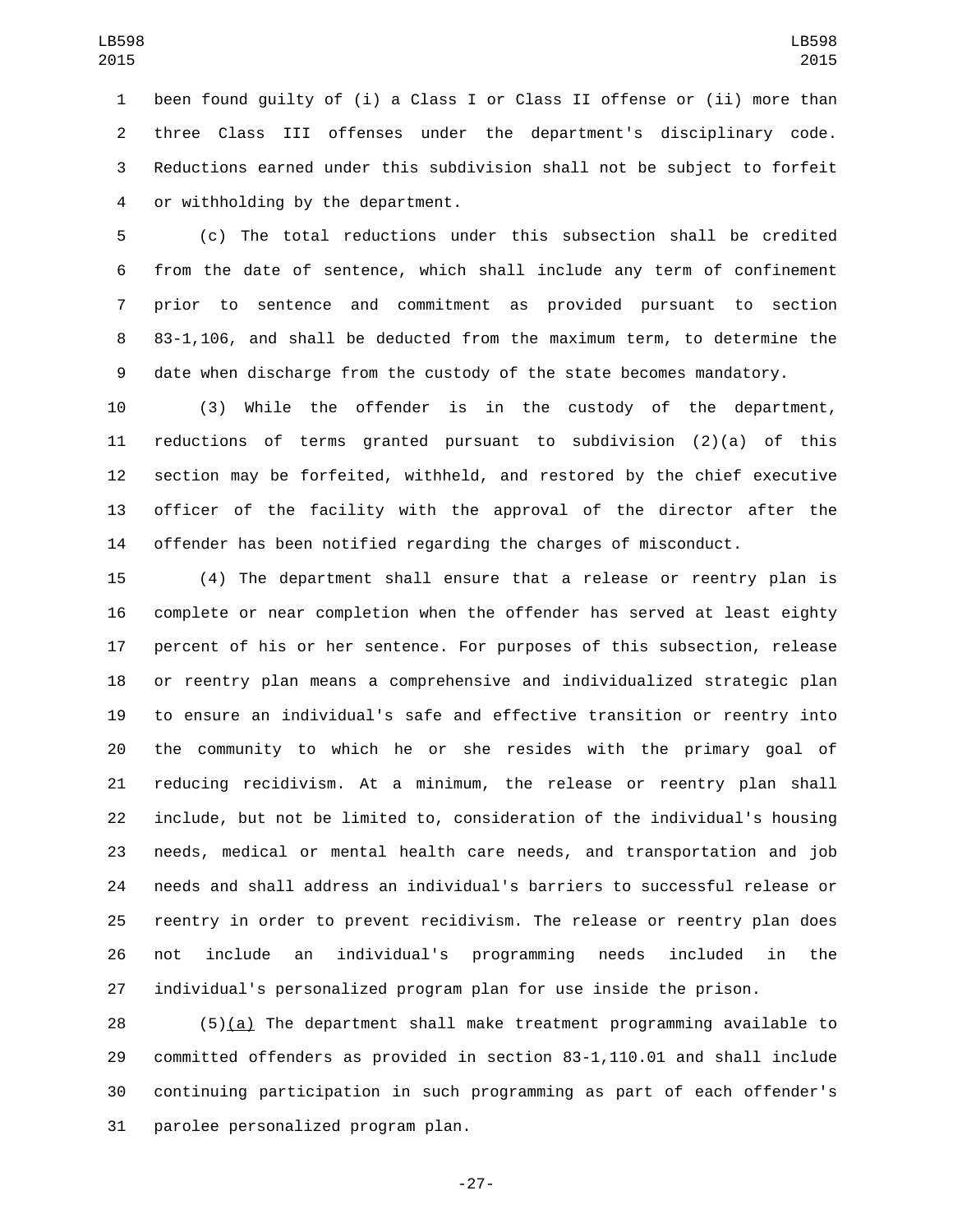(b) Any committed offender with a mental illness shall be provided with the community standard of mental health care. The mental health care shall utilize evidenced-based therapy models that include an evaluation component to track the effectiveness of interventions.

 (c) Any committed offender with a mental illness shall be evaluated before release to ensure that adequate monitoring and treatment of the committed offender will take place or, if appropriate, that a commitment proceeding under the Nebraska Mental Health Commitment Act or the Sex 9 Offender Commitment Act will take place.

 (6)(a) Within thirty days after any committed offender has been paroled, all available information regarding such parolee shall be reviewed and a parolee personalized program plan document shall be drawn up and approved by the Office of Parole Administration. The document shall specifically describe the approved personalized program plan and the specific goals the office expects the parolee to achieve. The document shall also contain a realistic schedule for completion of the approved personalized program plan. The approved personalized program 18 plan shall be developed with the active participation of fully explained  $\pm$ o the parolee. During the term of parole, the parolee shall comply with the approved personalized program plan and the office shall provide programs to allow compliance by the parolee with the approved 22 personalized program plan.

Programming may include, but is not limited to:

(i) Academic and vocational education;24

25 (ii) Substance abuse treatment;

 (iii) Mental health and psychiatric treatment, including criminal 27 personality programming;

(iv) Constructive, meaningful work programs;28

29 (v) Community service programs; and

 (vi) Any other program deemed necessary and appropriate by the 31 office.

-28-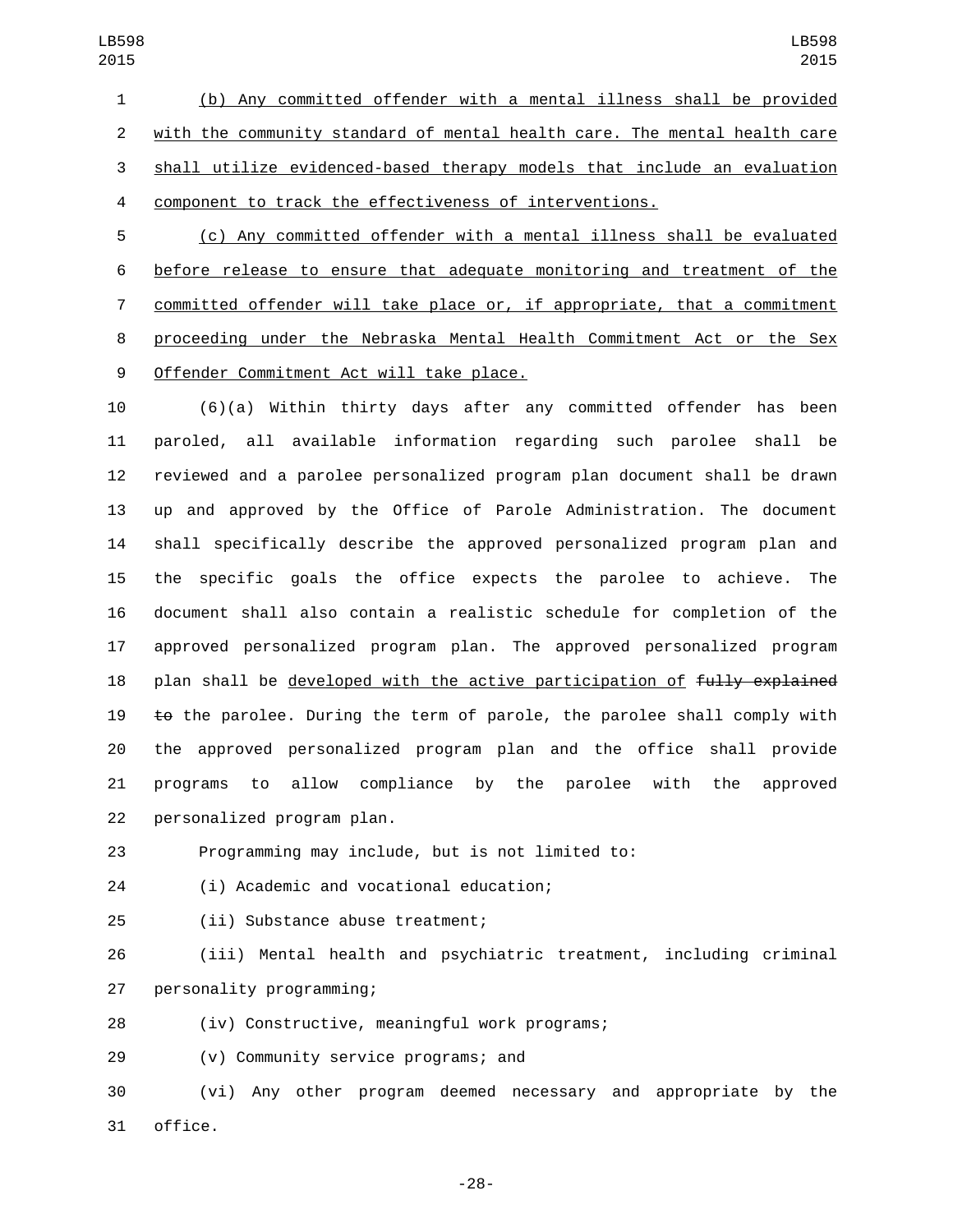(b) A modification in the approved personalized program plan may be made to account for the increased or decreased abilities of the parolee or the availability of any program. Any modification shall be made only after notice is given to the parolee. Intentional failure to comply with the approved personalized program plan by any parolee as scheduled for any year, or pro rata part thereof, shall cause disciplinary action to be taken by the office resulting in the forfeiture of up to a maximum of 8 three months' good time for the scheduled year.

 (7) While the offender is in the custody of the board, reductions of terms granted pursuant to subdivision (2)(a) of this section may be forfeited, withheld, and restored by the administrator with the approval of the director after the offender has been notified regarding the charges of misconduct or breach of the conditions of parole. In addition, the board may recommend such forfeitures of good time to the director.

 (8) Good time or other reductions of sentence granted under the provisions of any law prior to July 1, 1996, may be forfeited, withheld, or restored in accordance with the terms of the Nebraska Treatment and 18 Corrections Act.

 Sec. 30. The director shall issue a report to the Governor and the Legislature no later than July 1, 2016. The report to the Legislature shall be issued electronically. The report shall contain a long-term plan for the use of restrictive housing with the explicit goal of reducing the 23 use of restrictive housing.

 Sec. 31. (1) Beginning July 1, 2016, no inmate shall be held in restrictive housing unless done in the least restrictive manner consistent with maintaining order in the facility and pursuant to rules and regulations adopted and promulgated by the department pursuant to the 28 Administrative Procedure Act.

 (2) The department shall adopt and promulgate rules and regulations pursuant to the Administrative Procedure Act establishing levels of restrictive housing as may be necessary to administer the correctional

-29-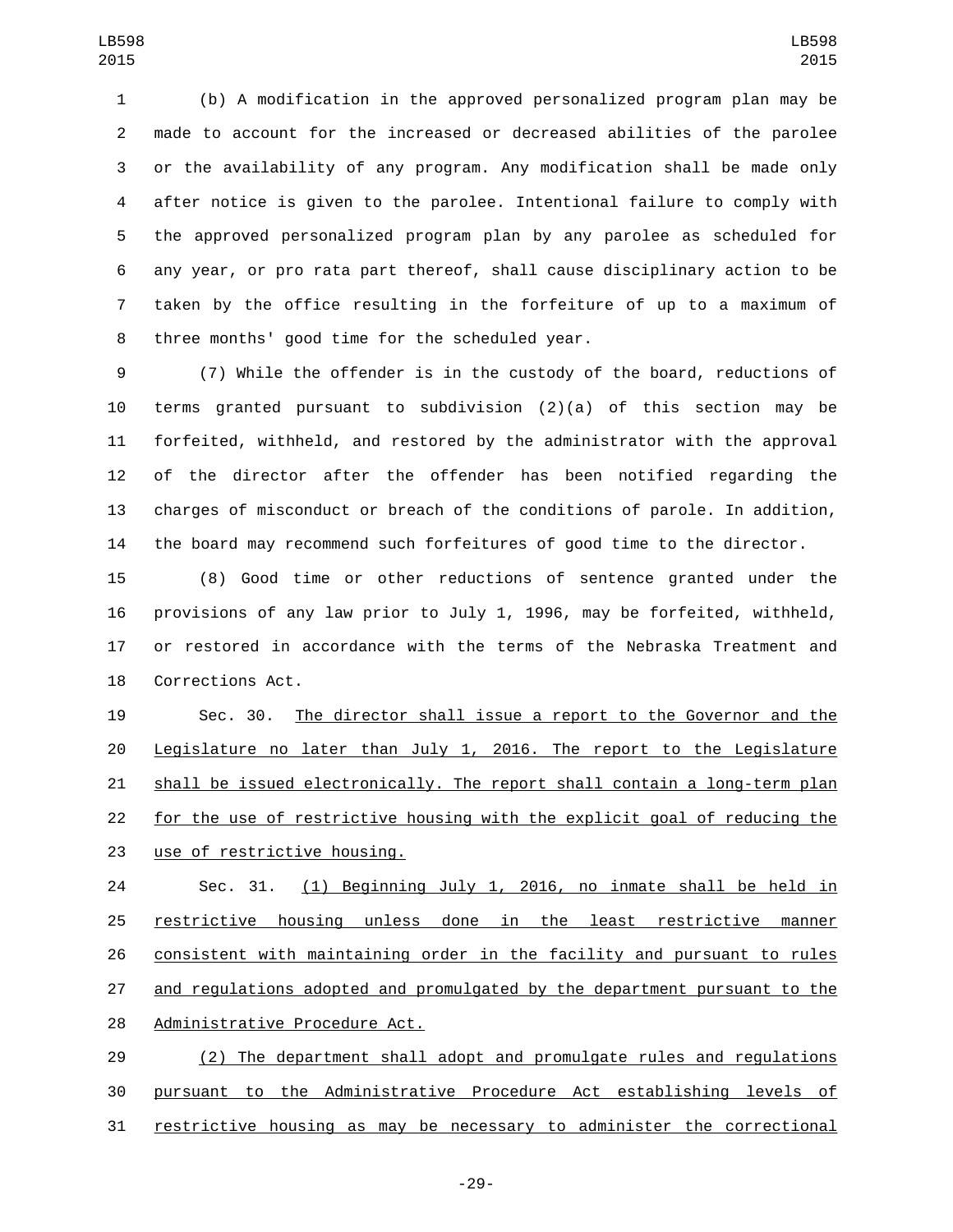system. Rules and regulations shall establish behavior, conditions, and mental health status under which an inmate may be placed in each confinement level as well as procedures for making such determinations. Rules and regulations shall also provide for individualized transition plans, developed with the active participation of the committed offender, for each confinement level back to the general population or to society. (3) Rules and regulations may authorize the director to issue written directives, guidance documents, and operational manuals not inconsistent with law and rules and regulations. Such directives, guidance documents, and operational manuals shall be made available to the public in the same manner that rules and regulations are made available unless the safety and security of a correctional institution would be placed at imminent and substantial risk by such publication. If any directive, guidance document, or operational manual is not made available to the public, notice shall be given to the deputy public counsel for corrections and to the Inspector General of the Nebraska Correctional System. The notice shall identify all documents not publicly available by title, number of pages, and date adopted. All directives, guidance documents, and operational manuals shall be made available to any member of the Legislature upon request. Security manuals shall be made available to the Legislature for inspection upon request, but shall not be copied or removed from secure locations as designated by the 23 director. Sec. 32. Section 83-1,135, Reissue Revised Statutes of Nebraska, is

25 amended to read:

 83-1,135 Sections 83-170 to 83-1,135 and sections 30 and 31 of this act shall be known and may be cited as the Nebraska Treatment and 28 Corrections Act.

 Sec. 33. Section 83-4,114, Reissue Revised Statutes of Nebraska, is 30 amended to read:

83-4,114 (1) There shall be no corporal punishment or disciplinary

-30-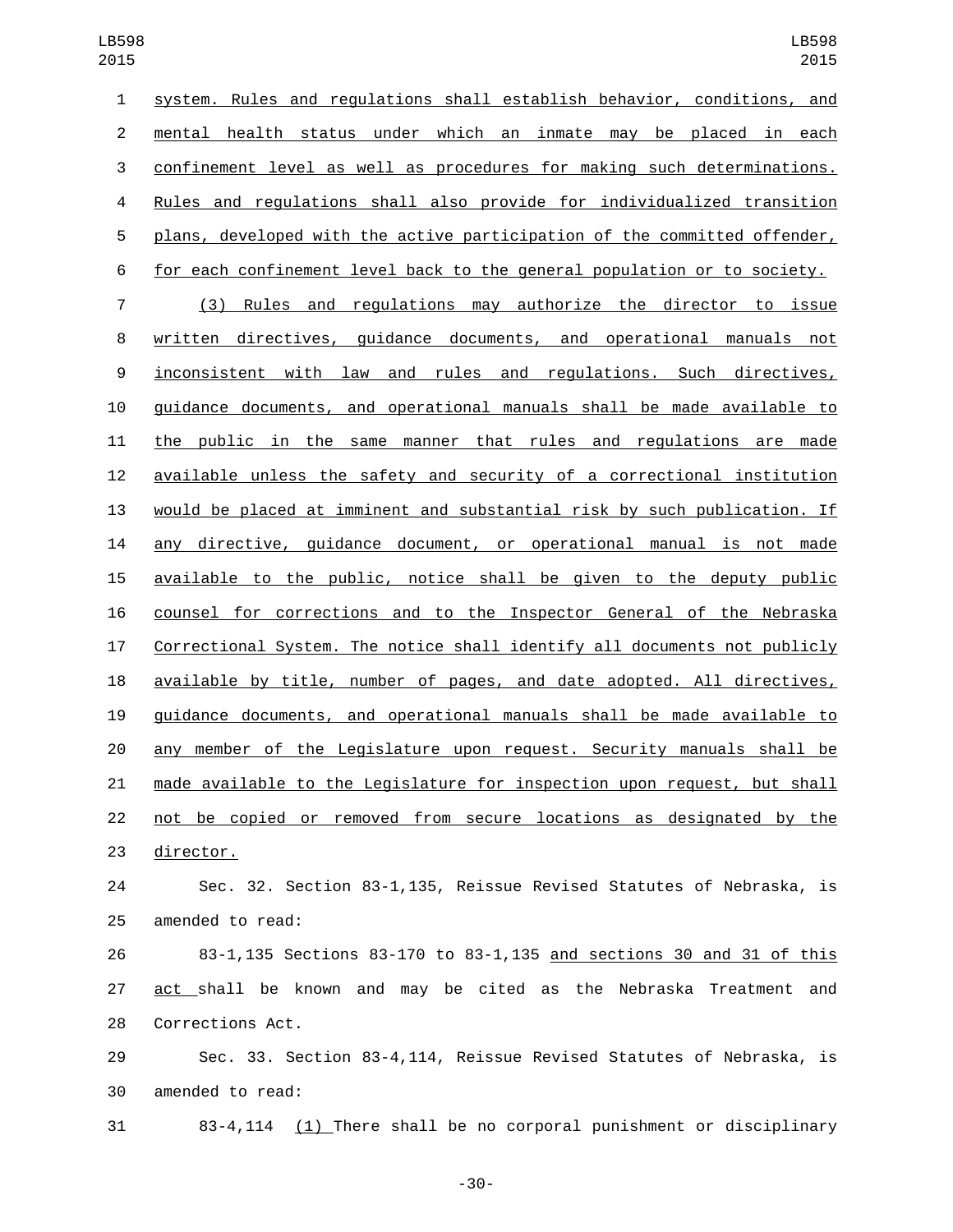1 restrictions on diet.

 (2) Disciplinary restrictions on clothing, bedding, mail, visitations, use of toilets, washbowls, or scheduled showers shall be imposed only for abuse of such privilege or facility and only as authorized by written directives, guidance documents, and operational manuals.6

7 (3) No person <del>in the adult division</del> shall be placed in solitary confinement for disciplinary reasons for more than fifteen consecutive days, or more than thirty days out of any forty-five-day period, except in cases of violence or attempted violence committed against another person or property when an additional period of isolation for disciplinary reasons is approved by the warden. This provision shall not apply to segregation or isolation of persons for purposes of 14 institutional control.

 (4) The director shall issue an annual report to the Governor and the Clerk of the Legislature. The report to the Clerk of the Legislature 17 shall be issued electronically. For all inmates who were held in restrictive housing during the prior year, the report shall contain the race, gender, age, and length of time each inmate has continuously been held in restrictive housing. The report shall also contain:

(a) The number of inmates held in restrictive housing;

22 (b) The reason or reasons each inmate was held in restrictive 23 housing;

 (c) The number of inmates held in restrictive housing who have been diagnosed with a mental illness as defined in section 71-907 and the type 26 of mental illness by inmate;

 (d) The number of inmates who were released from restrictive housing directly to parole or into the general public and the reason for such 29 release;

 (e) The number of inmates who were placed in restrictive housing for his or her own safety and the underlying circumstances for each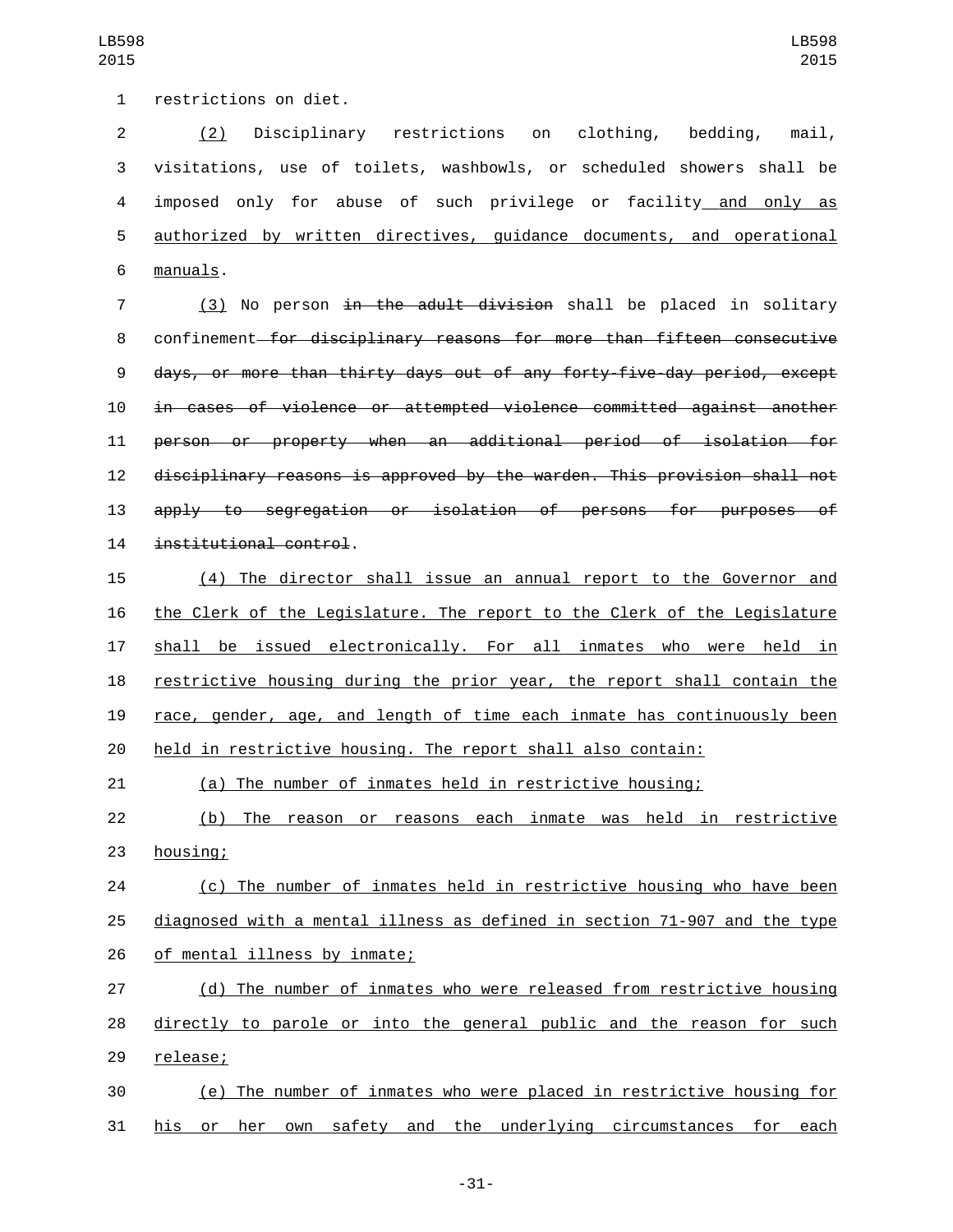| $\mathbf{1}$   | placement;                                                                |
|----------------|---------------------------------------------------------------------------|
| 2              | (f) To the extent reasonably ascertainable, comparable statistics         |
| 3              | for the nation and each of the states that border Nebraska pertaining to  |
| 4              | subdivisions $(4)(a)$ through $(e)$ of this section; and                  |
| 5              | (g) The mean and median length of time for all inmates held in            |
| 6              | restrictive housing.                                                      |
| $\overline{7}$ | $(5)(a)$ There is hereby established within the department a long-term    |
| 8              | restrictive housing work group. The work group shall consist of:          |
| 9              | (i) The director and all deputy directors. The director shall serve       |
| 10             | as the chairperson of the work group;                                     |
| 11             | (ii) The director of health services within the department;               |
| 12             | (iii) The behavioral health administrator within the department;          |
| 13             | (iv) Two employees of the department who currently work with inmates      |
| 14             | held in restrictive housing;                                              |
| 15             | (v) Additional department staff as designated by the director; and        |
| 16             | (vi) Four members as follows appointed by the Governor:                   |
| 17             | (A) Two representatives from a nonprofit prisoners' rights advocacy       |
| 18             | group, including at least one former inmate; and                          |
| 19             | (B) Two mental health professionals independent from the department       |
| 20             | with particular knowledge of prisons and conditions of confinement.       |
| 21             | The work group shall advise the department on policies and<br>(b)         |
| 22             | procedures related to the proper treatment and care of offenders in long- |
| 23             | term restrictive housing.                                                 |
| 24             | (c) The director shall convene the work group's first meeting no          |
| 25             | later than September 15, 2015, and the work group shall meet at least     |
| 26             | semiannually thereafter. The chairperson shall schedule and convene the   |
| 27             | work group's meetings.                                                    |
| 28             | (d) The director shall provide the work group with quarterly updates      |
| 29             | on the department's policies related to the work group's subject matter.  |
| 30             | Sec. 34. Section 83-4, 114.01, Reissue Revised Statutes of Nebraska,      |
| 31             | is amended to read:                                                       |

-32-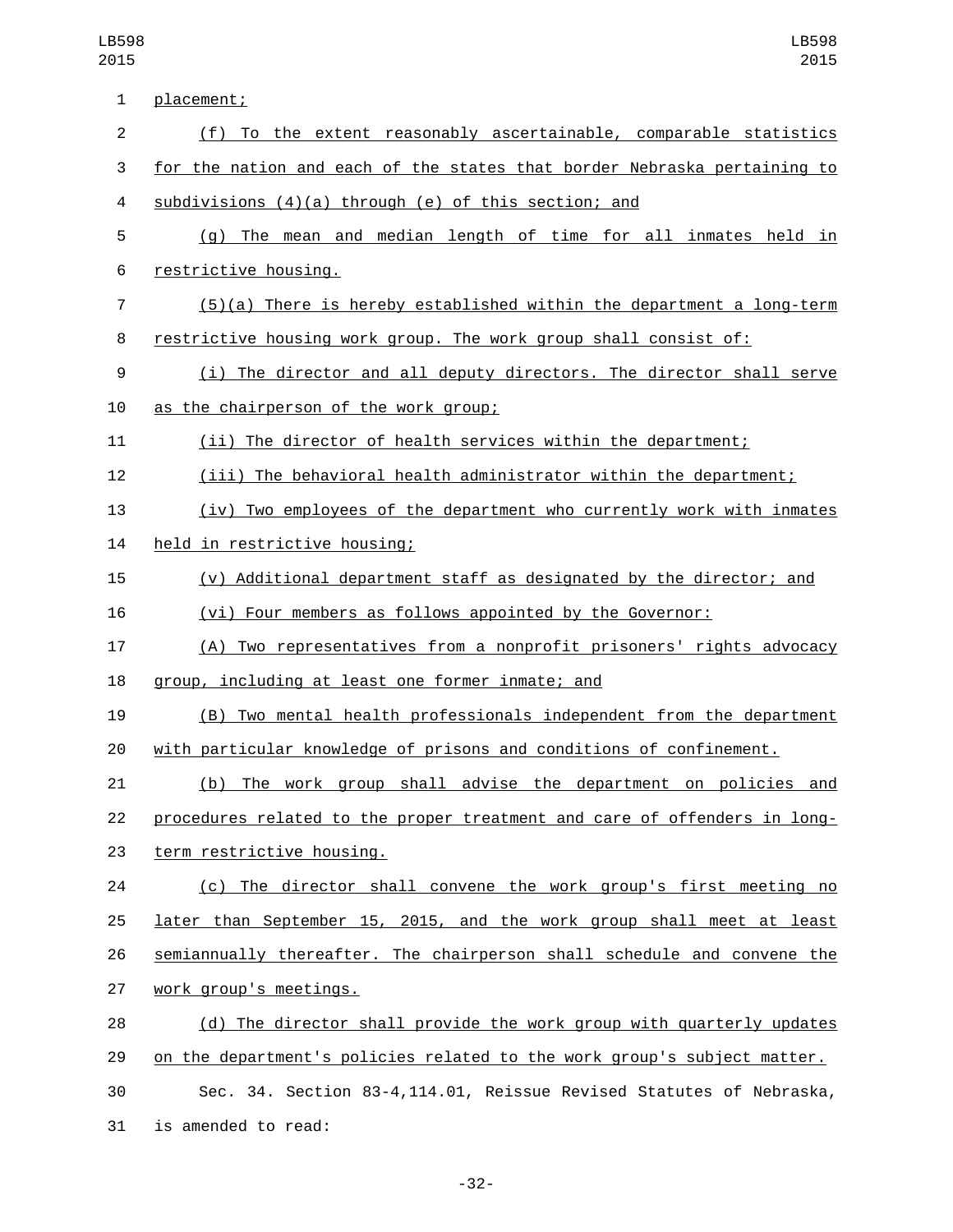83-4,114.01 (1) The chief executive officer of each facility of the department shall be responsible for the discipline of inmates who reside in such facility. No inmate shall be punished except upon the order of the chief executive officer of the facility, and no punishment shall be imposed otherwise than in accordance with this section.

 (2) Except in flagrant or serious cases, punishment for misconduct shall consist of deprivation of privileges. In cases of flagrant or serious misconduct, the chief executive officer may order that an inmate's reduction of term as provided in section 83-1,107 be forfeited or withheld and also that the inmate be confined in disciplinary segregation. During the period of disciplinary segregation, such inmate shall be put on an adequate and healthful diet. An inmate in disciplinary segregation shall be visited at least once every eight hours. No cruel, inhuman, or corporal punishment shall be used on any inmate.

 (3) The chief executive officer shall maintain a record of breaches of discipline, of the disposition of each case, and of the punishment, if any, for each such breach. Each breach of discipline shall be entered in the inmate's file, together with the disposition or punishment for the 19 breach.

 (4) The chief executive officer may recommend to the director that an inmate who is considered to be incorrigible by reason of frequent intentional breaches of discipline or who is detrimental to the discipline or the morale of the facility be transferred to another facility for stricter safekeeping and closer confinement, subject to the 25 provisions of section 83-176.

 (5) The department shall adopt and promulgate rules and regulations to define the term flagrant or serious misconduct.

 Sec. 35. Section 83-904, Reissue Revised Statutes of Nebraska, is 29 amended to read:

 83-904 (1) The Vocational and Life Skills Program is created within the Department of Correctional Services, in consultation with the Board

-33-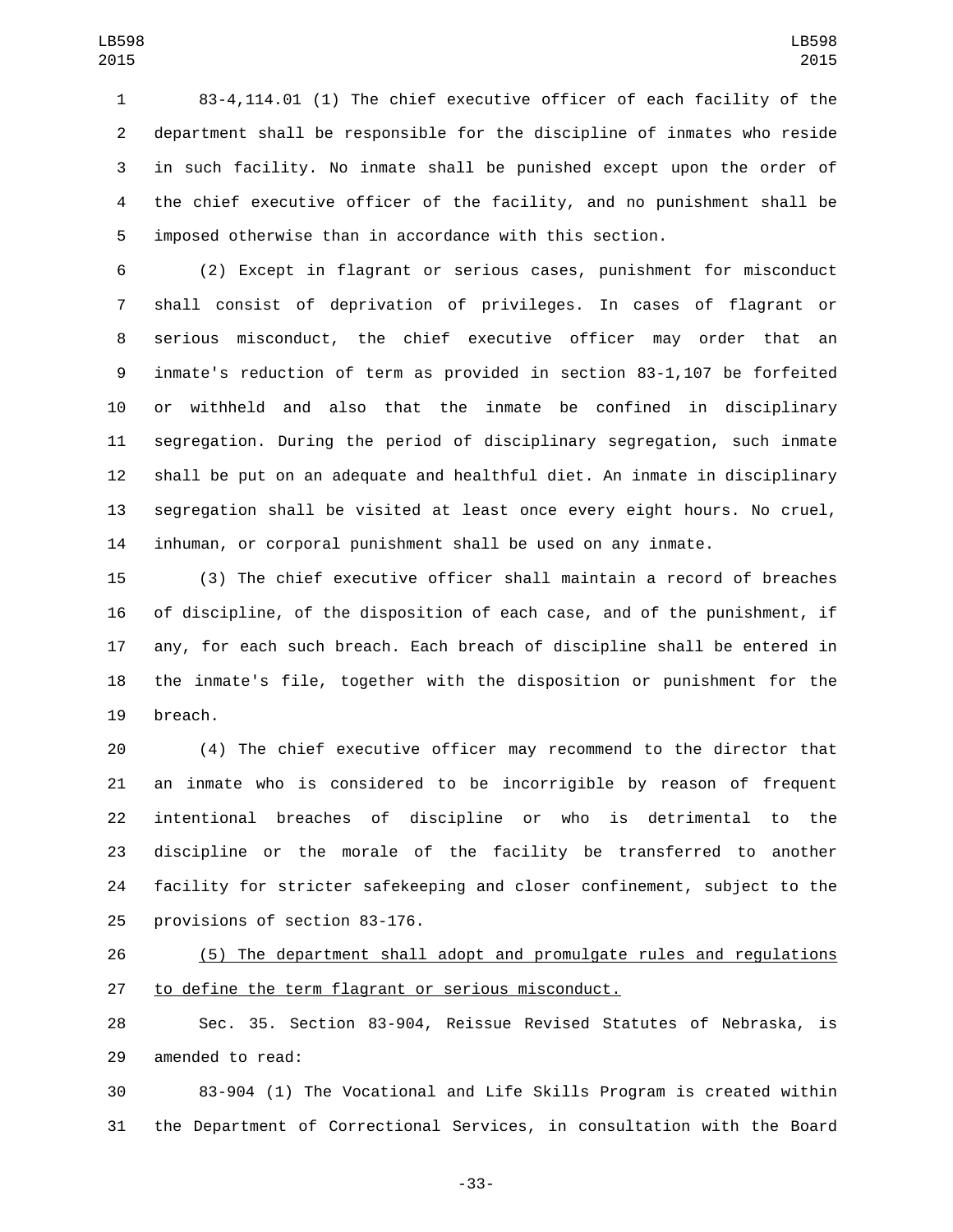of Parole. The program shall provide funding to aid in the establishment and provision of community-based vocational training and life skills training for adults who are incarcerated, formerly incarcerated, or serving a period of supervision on either probation or parole.

 (2) The Vocational and Life Skills Programming Fund is created. The fund shall consist of appropriations from the Legislature, funds donated by nonprofit entities, funds from the federal government, and funds from other sources. Up to thirty percent of the fund may be used for staffing the reentry program created under section 83-903 and to provide treatment to individuals preparing for release from incarceration. At least seventy percent of the fund shall be used to provide grants to community-based organizations, community colleges, federally recognized or state- recognized Indian tribes, or nonprofit organizations that provide vocational and life skills programming and services to adults and juveniles who are incarcerated, who have been incarcerated within the prior eighteen months, or who are serving a period of supervision on either probation or parole. The department, in awarding grants, shall give priority to programs, services, or training that results in meaningful employment, and no money from the fund shall be used for capital construction. Any money in the fund available for investment shall be invested by the state investment officer pursuant to the Nebraska Capital Expansion Act and the Nebraska State Funds Investment 23 Act. Investment earnings from investment of money in the fund shall be 24 credited to the fund.

 (3) The department, in consultation with the Board of Parole, shall adopt and promulgate rules and regulations to carry out the Vocational and Life Skills Program. The rules and regulations shall include, but not be limited to, a plan for evaluating the effectiveness of programs, services, and training that receive funding and a reporting process for aid recipients. The reentry program administrator shall report quarterly to the Governor and the Clerk of the Legislature beginning October 1,

-34-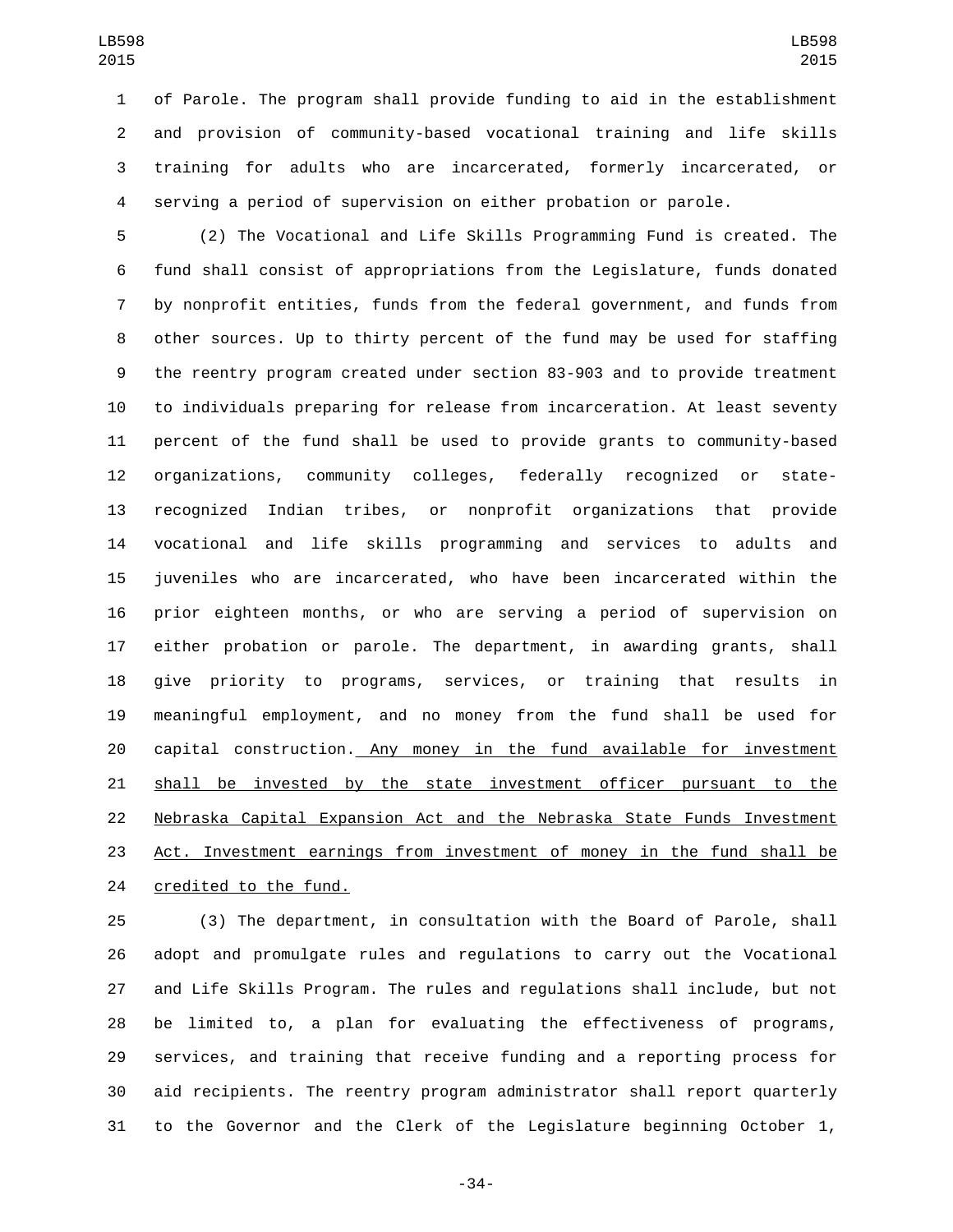2014, on the distribution and use of the aid distributed under the Vocational and Life Skills Program, including how many individuals received programming, the types of programming, the cost per individual for each program, service, or training provided, how many individuals successfully completed their programming, and information on any funds that have not been used. The report to the Clerk of the Legislature shall be submitted electronically. Any funds not distributed to community-based organizations, community colleges, federally recognized or state- recognized Indian tribes, or nonprofit organizations under this subsection shall be retained by the department to be distributed on a competitive basis under the Vocational and Life Skills Program. These funds shall not be expended by the department for any other purpose.

 Sec. 36. Section 83-931, Reissue Revised Statutes of Nebraska, is 14 amended to read:

 83-931 The Director of Correctional Services shall appoint as assistant director of the Division of Community-Centered Services any person who has an appropriate academic background and adequate training 18 and experience in corrections.

 Sec. 37. Section 83-933, Reissue Revised Statutes of Nebraska, is 20 amended to read:

 83-933 Until July 1, 2016, the The Office of Parole Administration shall be within the Division of Community-Centered Services. Beginning July 1, 2016, the Office of Parole Administration shall be within the 24 Board of Parole. Subject to the supervision, of the assistant director of 25 the division, the Parole Administrator shall be charged with the administration of parole services in the community pursuant to the provisions of section 83-1,102, implementation and administration of the Interstate Compact for Adult Offender Supervision as it affects parolees, community supervision of sex offenders pursuant to section 83-174.03, and supervision of parolees either paroled in Nebraska and supervised in another state or paroled in another state and supervised in Nebraska,

-35-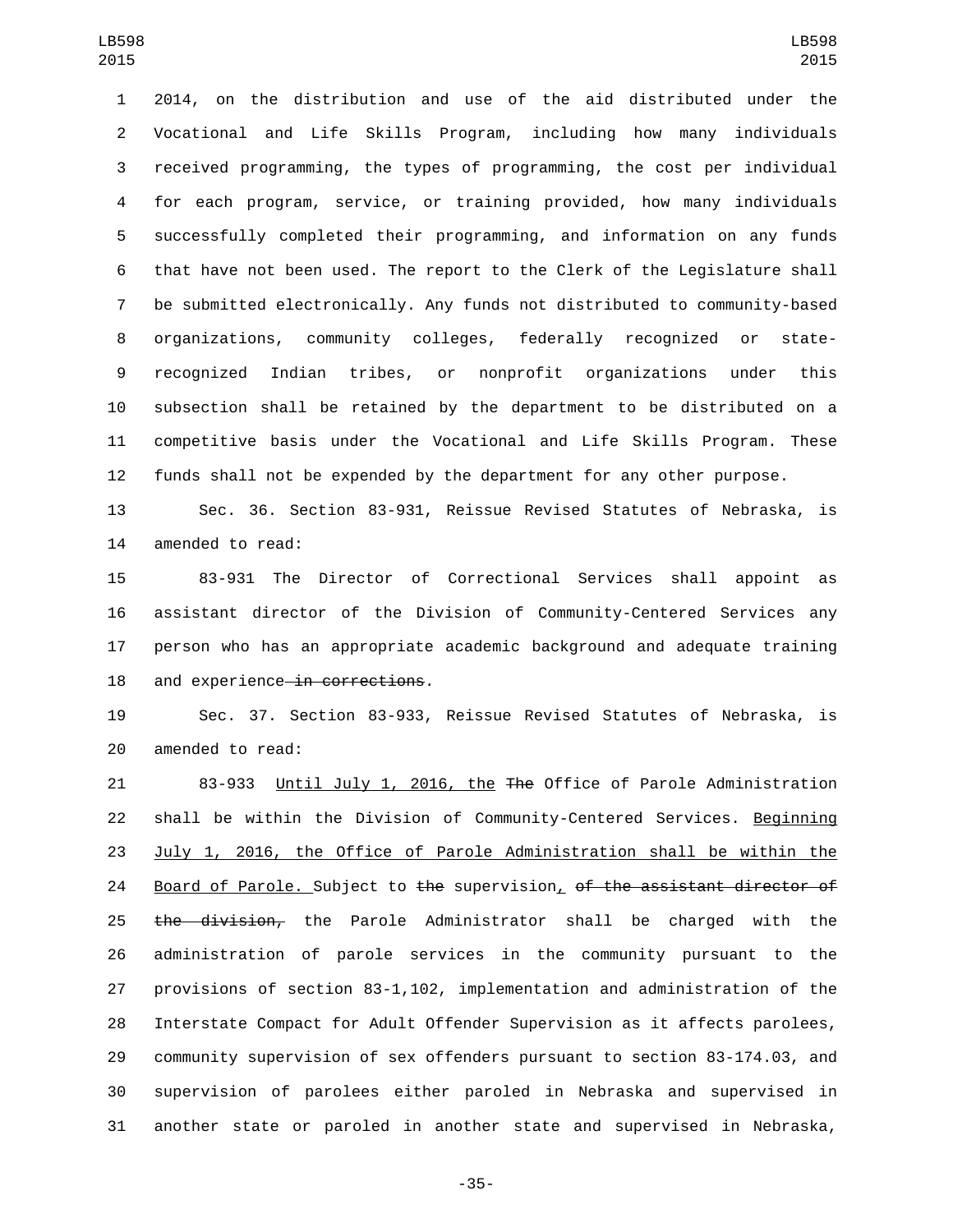Sec. 38. Section 83-962, Reissue Revised Statutes of Nebraska, is 3 amended to read:

 83-962 (1) Until July 1, 2020, the The Governor may declare a correctional system overcrowding emergency whenever the director certifies that the department's inmate population is over one hundred forty percent of design capacity. Beginning July 1, 2020, a correctional system overcrowding emergency shall exist whenever the director certifies that the department's inmate population is over one hundred forty percent of design capacity. The director shall so certify within thirty days after the date on which the population first exceeds one hundred forty percent of design capacity.

 (2) During Upon declaration of a correctional system overcrowding emergency, the board shall immediately consider or reconsider committed offenders eligible for parole who have not been released on parole.

 (3) Upon such consideration or reconsideration, and for all other consideration of committed offenders eligible for parole while the correctional system overcrowding emergency is in effect, the board shall order the release of each committed offender unless it is of the opinion 20 that such release should be deferred because:

 (a) The board has determined that it is more likely than not that the committed offender will not conform to the conditions of parole;

 (b) The board has determined that release of the committed offender would have a very significant and quantifiable effect on institutional 25 discipline; or

 (c) The board has determined that there is a very substantial risk that the committed offender will commit a violent act against a person.

 (4) In making the determination regarding the risk that a committed offender will not conform to the conditions of parole, the board shall take into account the factors set forth in subsection (2) of section 83-1,114.31

-36-